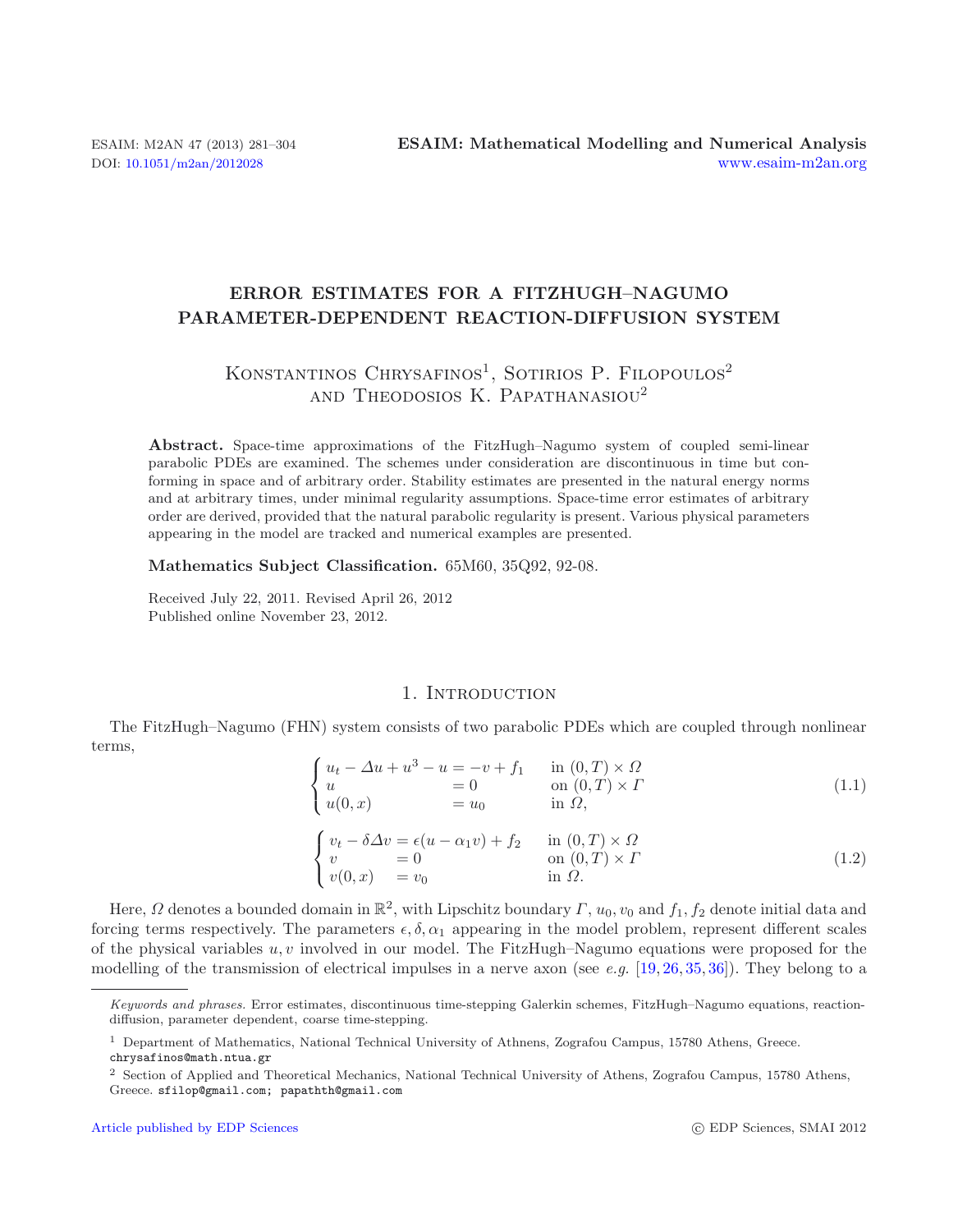general category of parabolic PDE systems of reaction-diffusion equations that model physical phenomena in biology (see *e.g.* [\[18,](#page-22-2) [26,](#page-22-1) [36,](#page-23-1) [38,](#page-23-2) [42\]](#page-23-3)) of the form,

$$
\begin{cases}\nu_t - \Delta u = f(u, v) + f_1 & \text{in } (0, T) \times \Omega \\
u = 0 & \text{on } (0, T) \times \Gamma \\
u(0, x) = u_0 & \text{in } \Omega,\n\end{cases}
$$
\n
$$
\begin{cases}\nv_t - \delta \Delta v = \epsilon g(u, v) + f_2 & \text{in } (0, T) \times \Omega \\
v = 0 & \text{on } (0, T) \times \Gamma \\
v(0, x) = v_0 & \text{in } \Omega.\n\end{cases}
$$

The classical FitzHugh–Nagumo model is deduced from the above system by choosing  $f(u, v) = u - u^3 - v$ ,  $g(u, v) = u - \alpha_1 v$ , and can be viewed as a simplified Hodgkin–Huxley model (see *e.g.* [\[26,](#page-22-1) [36\]](#page-23-1) and references within). These systems are coupled and parameter-dependent, hence they exhibit interesting dynamical behavior. For several results regarding mathematical analysis, including dynamics, of such systems we refer the reader to the books [\[18,](#page-22-2) [38\]](#page-23-2) (see also references within).

Our main goal is to provide a rigorous analysis of a general class of numerical schemes that can be useful to applied scientists in studying the behavior of such systems. The main difficulties associated to the approximation of the FHN system, as well as to other similar reaction-diffusion parameter dependent systems, can be summarized as follows:

- *Structural difficulties:* the FHN system contains two parabolic PDEs which are coupled through nonlinear terms. In addition, the physical phenomena modeled by the above system posses complex dynamics for realistic values of the parameters  $\epsilon, \delta$ . In particular, the natural energy norms imposed by the structure of our problem scale differently in terms of these parameters, creating substantial difficulties in the analysis and computations of such problems.
- *Regularity restrictions:* the regularity of solutions u, v is typically low, hence standard techniques, which require the presence of higher regularity, typically fail and/or require restrictions on the size of the timediscretization parameter  $\tau$  in terms of the spatial discretization parameter h that are prohibitively expensive for realistic computations. Even when enhanced parabolic regularity is present, due to standard boot-strap regularity arguments, it is not clear how to utilize high-order methods in order to speed up convergence of discrete schemes.
- *Parameter dependence:* the physical parameters  $\epsilon, \delta$  should be tracked in the estimates since they effectively determine the size of various norms, and hence, the overall behavior of the system. In particular, great care should be exercised in order to avoid any exponential dependence of the time-step restriction to quantities of the form  $1/\epsilon$  or  $1/\delta$ .

The schemes considered here are discontinuous (in time) but conforming in space. The motivation for using the discontinuous (in time) Galerkin approach relies to its performance in a vast area of problems with solutions of low regularity. In addition, as we will subsequently show discontinuous Galerkin schemes also provide the natural framework to explore coarse time-stepping approaches. The main feature of discontinuous time stepping Galerkin schemes is their ability to mimic the stability properties of the corresponding continuous system. In particular, we will show that such numerical schemes are stable under minimal regularity assumptions on the given data, *i.e.*,  $f_1, f_2 \in L^2[0, T; H^{-1}(\Omega)], u_0, v_0 \in L^2(\Omega)$  in the natural energy norm and at arbitrary time-points.

The main goal of this work is to derive stability and error estimates of arbitrary order for which  $\tau$  and h can be chosen independently. More specifically, we demonstrate convergence under minimal regularity assumptions on the given data, and we derive optimal error estimates of order  $\mathcal{O}(\tau^{k+1} + h^l)$  when solutions are sufficiently smooth. The above estimates are also applicable in case that standard conforming linear finite elements in space are combined with high order discontinuous time-stepping schemes. In addition, great care is exercised in order to track the appearance of the parameters  $\delta, \epsilon, \alpha_1$  into various constants appearing in the estimates.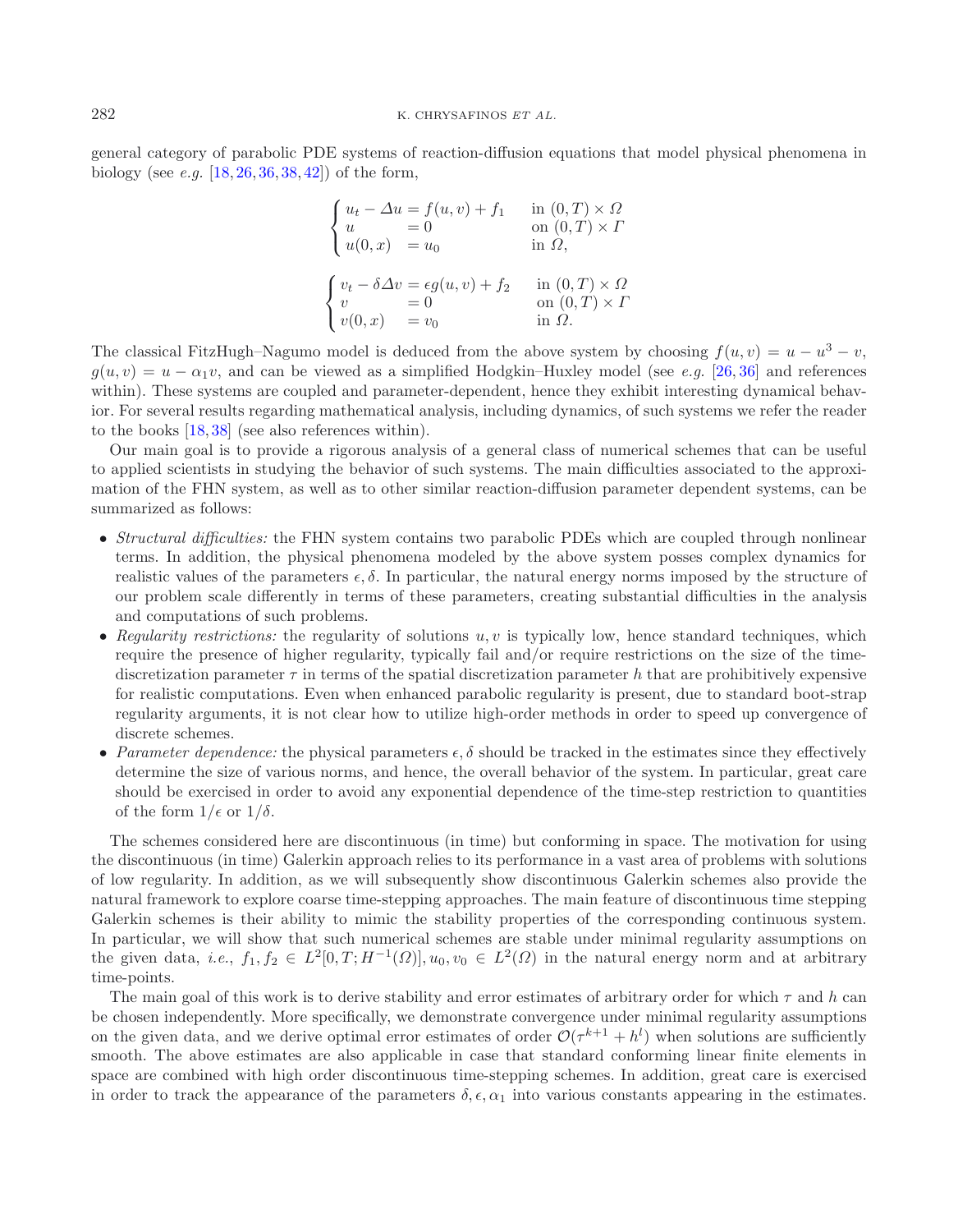Our computational results highlight the fact that discontinuous Galerkin time-stepping schemes provide a unified framework to treat both high and low order schemes. Numerical experiments also verify our theoretical findings, and in particular, the applicability of "coarse" time stepping approaches, where a few time-steps are needed in order to achieve the spatial convergence rate. Our technique follows the recently developed analysis of discontinuous time-stepping schemes for the Navier–Stokes equations [\[7\]](#page-22-3) and can be extended in other reactiondiffusion parameter dependent systems.

Semi-discrete estimates for the FitzHugh–Nagumo equations have been analyzed in [\[29](#page-22-4)], when  $\delta = 0$ , while error estimates for semi-discrete approximations for other reaction-diffusion parameter dependent systems have been recently obtained in [\[21,](#page-22-5)[22\]](#page-22-6). Fully-discrete schemes (first-order in time) were considered in [\[21](#page-22-5),[22,](#page-22-6)[24\]](#page-22-7), for other parameter dependent systems of reaction-diffusion equations. In particular, in [\[24\]](#page-22-7) a first order scheme is analyzed under minimal regularity assumptions on the data for the forced Fisher equation, while in [\[21](#page-22-5), [22](#page-22-6)], a semi-implicit first order (in time) scheme is discussed for reaction-diffusion parameter dependent systems modelling predator-prey interactions.

For a system of hysteric reaction-diffusion equations, an alternating direction method is studied in [\[4](#page-22-8)], while convergence of order two is demonstrated for reaction-diffusion (parameter dependent) system using the Peaceman–Rachford approximation in [\[10](#page-22-9)]. Operator splitting techniques are also considered in the work of [\[25\]](#page-22-10).

For methods related to the numerical analysis of general semilinear parabolic PDEs we refer the reader to [\[40\]](#page-23-4) and the references within. In [\[40](#page-23-4)] a survey of several results regarding *a-priori* and *a-posteriori* analysis of semilinear PDEs is presented for smooth solutions. An imlpicit-explicit multistep method for approximations of semi-linear parabolic PDEs is analyzed in the work of [\[3\]](#page-22-11) and while linear implicit schemes were studied in  $[1]$  $[1]$ . The discontinuous (in time) Galerkin technique is analyzed in the works of  $[2, 9, 11-15, 30-32]$  $[2, 9, 11-15, 30-32]$  $[2, 9, 11-15, 30-32]$  $[2, 9, 11-15, 30-32]$  $[2, 9, 11-15, 30-32]$  $[2, 9, 11-15, 30-32]$  $[2, 9, 11-15, 30-32]$  $[2, 9, 11-15, 30-32]$  for linear and semilinear problems. Several results regarding a posteriori error estimation of reaction-diffusion systems are presented in [\[16\]](#page-22-19) (see also references within), while space-time adaptivity techniques for reaction-diffusion type of systems (including examples for the FHN system) are proposed in [\[20](#page-22-20)]. A survey of various numerical techniques associated to the methods of lines, Runge–Kutta and operator splitting methods is presented in [\[27\]](#page-22-21) (see also references within). Finally, in the very recent work of [\[34\]](#page-23-5), numerical techniques for the solution of optimal control problems related to FHN systems are analyzed.

An outline of this paper follows. After presenting some preliminaries in Section 2, the setup of the fully discrete problem, and the basic stability estimates of our FHN system under minimal regularity assumptions are presented in Section 3. These results are necessary in order to derive the error estimates of Section 4. Finally, in Section 5, we close this paper by presenting computational examples using high and low order in time schemes for smooth solutions, as well as a numerical example under minimal regularity assumptions.

# 2. Preliminaries

#### **2.1. Notation**

For any banach space X we denote the time-space spaces by  $L^p[0,T;X], L^\infty[0,T;X]$ , endowed with norms:

$$
||w||_{L^p[0,T;X]} = \left(\int_0^T ||w||_X^p dt\right)^{\frac{1}{p}}, \quad ||w||_{L^\infty[0,T;X]} = \operatorname{esssup}_{t \in [0,T]} ||w||_X.
$$

The set of all continuous functions  $v : [0, T] \to X$ , is denoted by  $C[0, T; X]$  endowed with norm

$$
||w||_{C[0,T;X]} = \max_{t \in [0,T]} ||w(t)||_X.
$$

For the definition of spaces  $H^s[0, T; X]$ , we refer the reader to [\[17,](#page-22-22)[42\]](#page-23-3). Typically,  $X \equiv H^s(\Omega)$ ,  $0 < s \in \mathbb{R}$ , where  $H^s(\Omega)$  denotes the standard Sobolev (Hilbert) spaces. We denote by  $H_0^1(\Omega) \equiv \{w \in H^1(\Omega) : w|_{\Gamma} = 0\}$ , and by  $H^{-1}(\Omega)$  its dual. Finally, we use the notation  $\langle .,.\rangle$  for the duality pairing of  $H^{-1}(\Omega), H_0^1(\Omega)$  and  $(.,.)$  for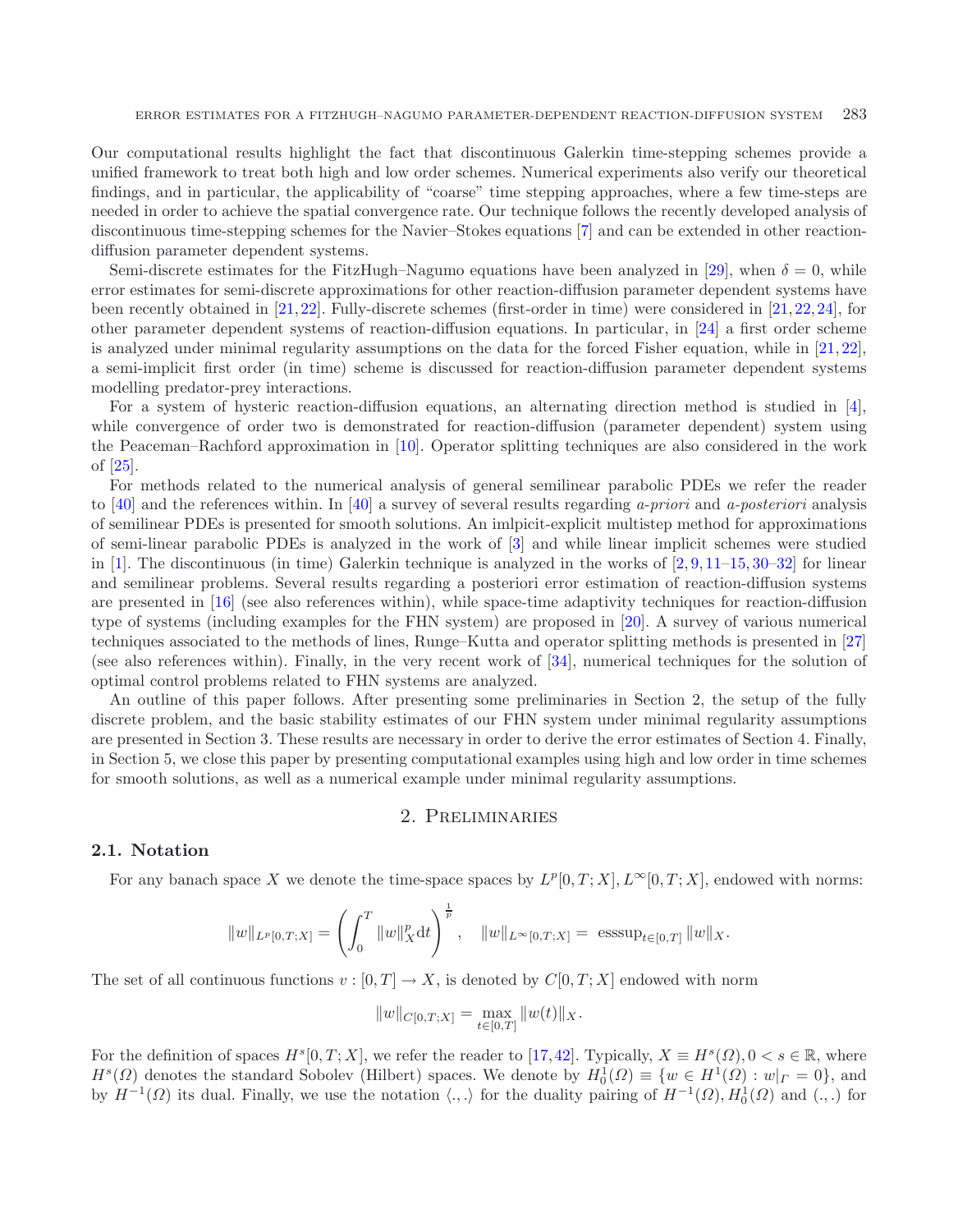the standard  $L^2$  inner product. In the sequel, we will use the following (natural energy) space for the variables  $u, v \in W(0,T)$  where,

$$
W(0,T) = L^{2}[0,T; H_{0}^{1}(\Omega)] \cap H^{1}[0,T; H^{-1}(\Omega)]
$$

with norm

$$
||w||_{W(0,T)}^2 = ||w||_{L^2[0,T;H_0^1(\Omega)]}^2 + ||w_t||_{L^2[0,T;H^{-1}(\Omega)]}^2.
$$

The bilinear form associated to our problem is defined by

$$
a(w_1, w_2) = \int_{\Omega} \nabla w_1 \nabla w_2 \mathrm{d}x \qquad \forall w_1, w_2 \in H^1(\Omega).
$$

Using Poincaré's inequality we obtain the corresponding coercivity condition

$$
a(w, w) \ge C_P ||w||_{H^1(\Omega)}^2 \qquad \forall w \in H_0^1(\Omega).
$$

We close this preliminary section, by recalling Young's inequality, a discrete Grönwall lemma, and the Gagliardo– Nirenberg interpolation inequality.

*Young's inequality:* for any  $a, b \ge 0$  any  $\delta > 0$ , and  $s_1, s_2 > 1$ 

$$
ab \le \delta a^{s_1} + C(\delta)b^{s_2}, \qquad \text{with } (1/s_1) + (1/s_2) = 1. \tag{2.3}
$$

*Discrete Grönwall lemma:* if  $a^n + b^n \leq (1 + C\tau_n)a^{n-1} + f^n$  and  $\tau_n$  satisfies the inequality max<sub>n</sub>  $C\tau_n < 1$  then

$$
a^{N} + \sum_{n=1}^{N} e^{C(t^{N} - t^{n})} b^{i} \le (1 + T\mathcal{O}(\tau)) \left( e^{Ct^{N}} a^{0} + \sum_{n=1}^{N} e^{C(t^{N} - t^{n})} f^{n} \right)
$$

where  $\tau = \max_n \tau_n$ ,  $\tau_n = t^n - t^{n-1}$ , and  $t^n = \sum_{i=1}^n \tau_n$ .

*Gagliardo–Nirenberg inequality:* let  $1 \le q \le r < \infty$ . Then, for  $s = 1 - (q/r)$ ,

$$
||u||_{L^{r}(\Omega)} \leq C||u||_{L^{q}(\Omega)}^{1-s}||u||_{H^{1}(\Omega)}^{s}, \qquad \forall u \in H^{1}(\Omega).
$$

<span id="page-3-0"></span>In particular, we will be using the following interpolation inequality,

$$
||u||_{L^{4}(\Omega)}^{2} \leq C||u||_{L^{2}(\Omega)}||u||_{H^{1}(\Omega)}.
$$

#### **2.2. Weak formulations**

<span id="page-3-1"></span>The following weak formulation of  $(1.1)$  $(1.1)$ – $(1.2)$  will be used subsequently. Suppose that  $f_1, f_2 \in$  $L^2[0,T;H^{-1}(\Omega)]$ , and  $u_0,v_0 \in L^2(\Omega)$ . Then, for all  $w \in H_0^1(\Omega)$  and for a.e.  $t \in (0,T]$ , we seek  $u, v \in W(0,T)$ such that

$$
\begin{cases} \langle u_t, w \rangle + a(u, w) + \langle u^3 - u, w \rangle = \langle f_1 - v, w \rangle \\ (u(0), w) = (u_0, w), \end{cases}
$$
 (2.4)

$$
\begin{cases} \langle v_t, w \rangle + \delta a(v, w) = \epsilon(u - \alpha_1 v, w) + \langle f_2, w \rangle \\ (v(0), w) = (v_0, w). \end{cases}
$$
 (2.5)

An equivalent weak formulation suitable for discontinuous time-stepping schemes considered here is to seek  $u, v \in W(0,T)$ , satisfying,

$$
(u(T), w(T)) + \int_0^T \Big( -\langle u, w_t \rangle + a(u, w) + (u^3 - u, w) \Big) dt = (u_0, w(0)) + \int_0^T \langle f_1 - v, w \rangle dt \tag{2.6}
$$

$$
(v(T), w(T)) + \int_0^T \left( -\langle v, w_t \rangle + \delta a(v, w) \right) dt = (v_0, w(0)) + \int_0^T \left( \epsilon(u - \alpha_1 v, w) + \langle f_2, w \rangle \right) dt \tag{2.7}
$$

for all  $w \in W(0,T)$ . Below, we state the basic solvability result of the weak problem, For rigorous proofs we refer the reader to [\[28](#page-22-23), [37](#page-23-6), [38,](#page-23-2) [42\]](#page-23-3).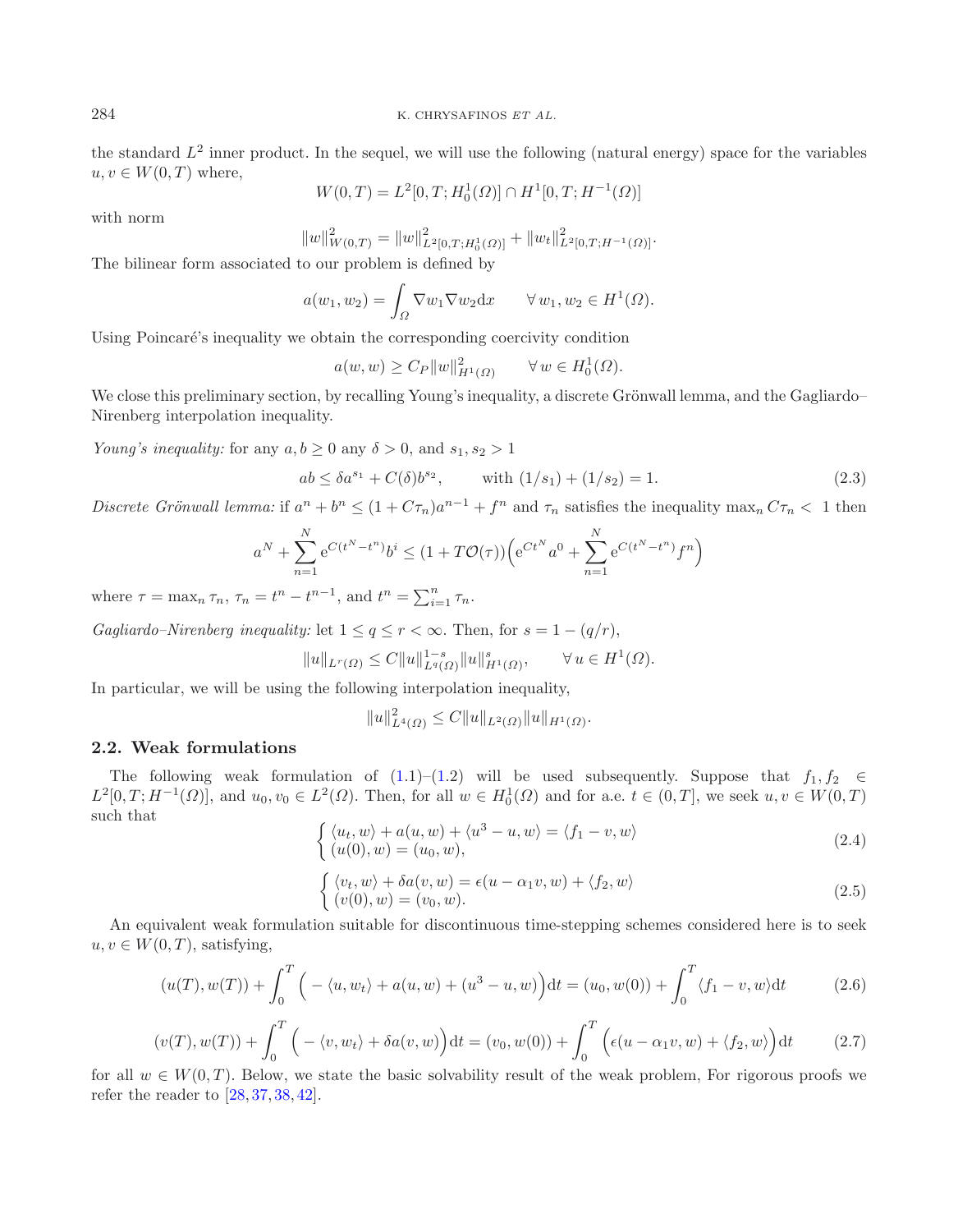**Theorem 2.1.** *Let*  $f_1, f_2 \in L^2[0, T; H^{-1}(\Omega)], u_0, v_0 \in L^2(\Omega)$  and  $\epsilon, \delta, \alpha_1$  positive constants. Then, there exists *a unique solution pair*  $(u, v) \in W(0, T) \equiv L^2[0, T; H_0^1(\Omega)] \cap H^1[0, T; H^{-1}(\Omega)]$  *which satisfies the following energy estimate*

$$
||u||_{W(0,T)} + ||v||_{W(0,T)} \leq C\Big(||f_1||_{L^2[0,T;H^{-1}(\Omega)]} + ||u_0||_{L^2(\Omega)} + ||f_2||_{L^2[0,T;H^{-1}(\Omega)]} + ||v_0||_{L^2(\Omega)}\Big),
$$

*where* C depends on  $\Omega$ , and the parameters  $\epsilon, \delta, \alpha_1$  and T.

**Remark 2.2.** Here, the size of the norms involved is not necessary small, since for many physical choices of the parameters, standard regularity theory results imply that  $C$  may depend upon quantities of the form  $(1/\epsilon), (1/\alpha_1)$  etc.

## <span id="page-4-0"></span>3. The fully-discrete system

### **3.1. The discontinuous time-stepping approximations**

We discretize the FHN system in time by using a discontinuous time-stepping Galerkin approach, combined with standard conforming finite element subspaces. Approximations will be constructed on a partition  $0 = t^0$  <  $t^1 < \ldots < t^N = T$  of  $[0,T]$ . On each interval of the form  $(t^{n-1}, t^n]$  of length  $\tau_n = t^n - t^{n-1}$ , a subspace  $U_h^n$ of  $H_0^1(\Omega)$  is specified for all  $n = 1, ..., N$  and it is assumed that each  $U_h^n$  satisfies the classical approximation theory results (see *e.g.* [\[8,](#page-22-24) [23](#page-22-25)]), on regular triangulations. In particular, we assume that there exists an integer  $\ell \geq 1$  and a constant  $c > 0$  (independent of the mesh-size parameter h) such that if  $w \in H^{l+1}(\Omega) \cap H_0^1(\Omega)$ ,

$$
\inf_{w_h \in U_h^n} \|w - w_h\|_{H^s(\Omega)} \le C h^{l+1-s} \|w\|_{H^{l+1}(\Omega)}, \qquad 0 \le l \le \ell, \qquad s = -1, 0, 1.
$$

In addition, if the triangulations are quasi-uniform, then there exists a constant  $C > 0$  such that  $||w_h||_{H^1(\Omega)} \le$  $Ch^{-1}||w_h||_{L^2(\Omega)}, \quad \forall w_h \in U_h^n.$  We also assume that the partition is quasi-uniform in time, *i.e.*, there exists a constant  $0 < \theta \leq 1$  such that  $\theta \tau \leq \min_{n=1,\dots,N} \tau_n$ , where  $\tau = \max_{n=1,\dots,N} \tau_n$ . We seek approximate solutions which belong to the space

$$
\mathcal{U}_h = \{ w_h \in L^2[0, T; H_0^1(\Omega)] : w_h|_{(t^{n-1}, t^n]} \in \mathcal{P}_k[t^{n-1}, t^n; U_h^n] \}.
$$

<span id="page-4-1"></span>Here  $\mathcal{P}_k[t^{n-1}, t^n; U_h^n]$  denotes the space of polynomials of degree k or less having values in  $U_h^n$ . By convention, the functions of  $\mathcal{U}_h$  are left continuous with right limits and hence will subsequently write  $w_h^n$  for  $w_h(t^n) = w_h(t^n)$ , and  $w_{h+}^n$  for  $w_h(t_+^n)$ . Note that we have also used the following notational abbreviation,  $w_h \equiv w_{h,\tau}$ ,  $\mathcal{U}_h \equiv \mathcal{U}_{h,\tau}$ etc. Similar notation will be also used for the error  $e_u = u - u_h$ ,  $e_v = v - v_h$  functions. Due to a well known embedding result, the solution  $u, v$  are in  $C[0, T; L^2(\Omega)]$  so that the jump in the error at  $t^n$ , denoted by  $[e_u^n]$ , is  $[e_u^n] = [u_h^n] = u_{h+}^n - u_h^n$ , and by  $[e_v^n] = v_{h+}^n - v_h^n$  respectively.

The fully discrete system is defined as follows: we seek  $u_h, v_h \in \mathcal{U}_h$  such that for every  $w_h \in \mathcal{U}_h$ ,

$$
(u_h^n, w_h^n) + \int_{t^{n-1}}^{t^n} \left( -\langle u_h, w_{ht} \rangle + a(u_h, w_h) + (u_h^3 - u_h, w_h) \right) dt = (u_h^{n-1}, w_{h+}^{n-1}) + \int_{t^{n-1}}^{t^n} \langle f_1 - v_h, w_h \rangle dt, \quad (3.1)
$$

$$
(v_h^n, w_h^n) + \int_{t^{n-1}}^{t^n} \left( -\langle v_h, w_{ht} \rangle + \delta a(v_h, w_h) \right) dt = (v_h^{n-1}, w_{h+}^{n-1}) + \int_{t^{n-1}}^{t^n} \left( \epsilon (u_h - \alpha_1 v_h, w_h) + \langle f_2, w_h \rangle \right) dt. \tag{3.2}
$$

Here,  $f_1, f_2 \in L^2[0, T; H^{-1}(\Omega)]$  are given data, and  $u^0, v^0$  denote approximations of  $u_0, v_0 \in L^2(\Omega)$  respectively.

**Remark 3.1.** The existence and uniqueness of discontinuous Galerkin approximations can be proved easily in case  $k = 0, 1$ . For the case  $k > 1$ , the existence and (local) uniqueness can be proved around the continuous (smooth) solution  $u, v$  (in an appropriate "parabolic" cube), provided that the semi-linear term satisfies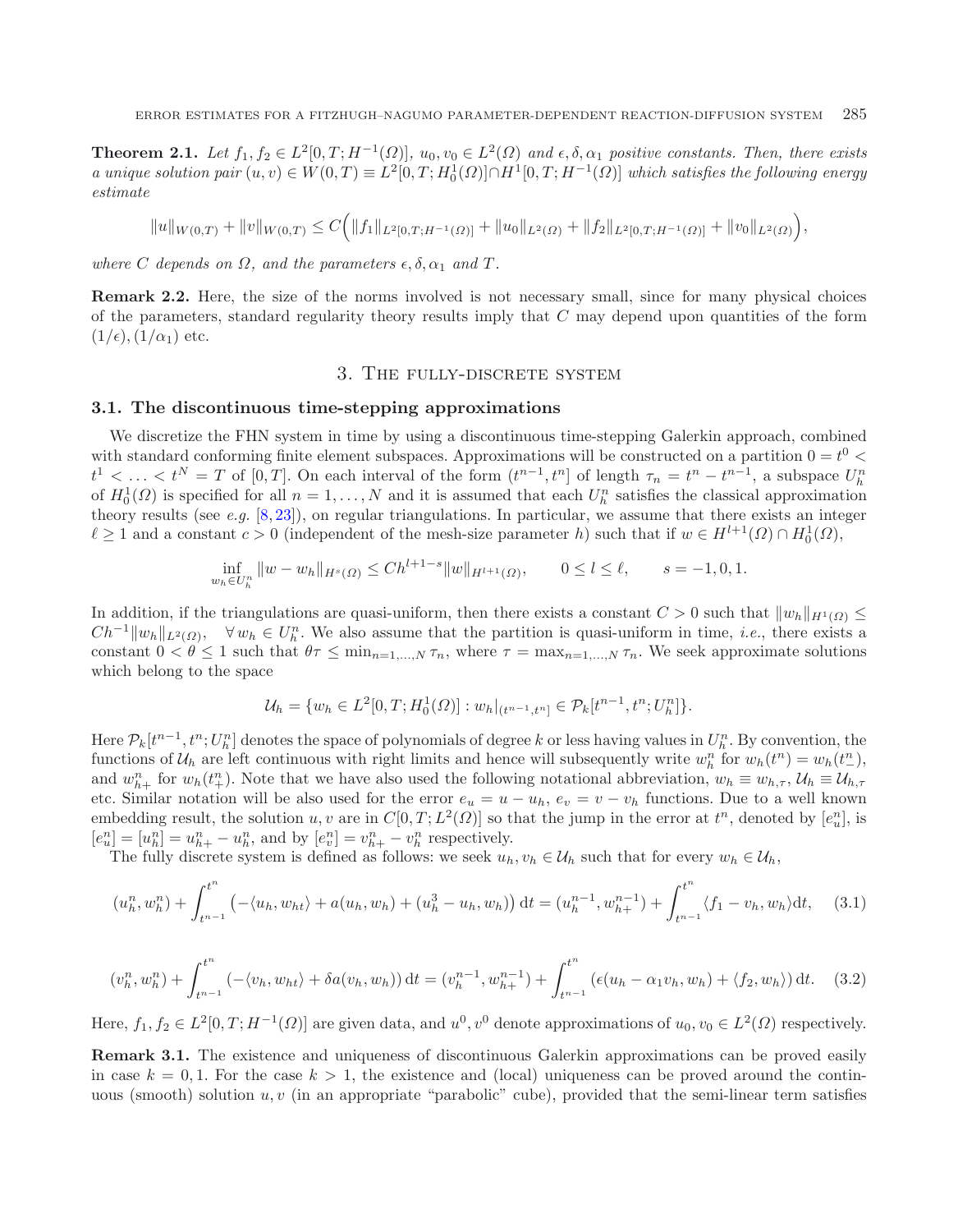suitable continuity and monotonicity assumptions which allow the application of standard fixed point theorems (see, *e.g.*, [\[2](#page-22-13)[,15](#page-22-16),[40\]](#page-23-4)). Existence of discrete schemes of arbitrary order k under minimal regularity assumptions on the data can be proved analogously *via* fixed point theorems, while uniqueness follows by standard arguments upon deriving stability estimates (see the subsequent section).

# **3.2. Approximation of discrete characteristic functions**

In order to obtain stability and error estimates for the system, a key ingredient is the stability result at the interior time points under minimal regularity assumptions. For the latter, we use the theory of the approximation of the discrete characteristic functions (see *e.g.* [\[5](#page-22-26)]), which was used for a general linear parabolic PDE. The main advantage of this approach is that the proof does not need any additional regularity, apart from the one needed to guarantee the existence of a weak solution, *i.e.*, we do not assume that  $u_t, v_t \in L^2[0, T; L^2(\Omega)]$  which is frequently used in the literature for DG approximations of parabolic PDEs. Our main focus is to treat high order (in time) schemes.

Note that the computation of the error at arbitrary times  $t \in [t^{n-1}, t^n)$  can be facilitated by substituting  $u_h = \chi_{[t^{n-1},t]} u_h$  (similar for  $v_h$ ) into the discrete equations. However, this choice is not available since  $\chi_{[t^{n-1},t]} u_h$ is not a member of  $\mathcal{U}_h$ , unless t coincides with a partition point. Therefore, approximations of such functions need to be constructed. This is done in [\[5](#page-22-26)] Section 2.3. For completeness we state the main results. The approximations are constructed on the interval  $(0, \tau)$ , and they are invariant under translations.

We consider polynomials  $p \in \mathcal{P}_k(0, \tau)$ , and we denote the discrete approximation of  $\chi_{[0,t)} p$  by the polynomial  $\tilde{p} \in \mathcal{P}_k(0, \tau)$  with,  $\tilde{p}(0) = p(0)$  which satisfies

$$
\int_0^{\tau} \tilde{p}q = \int_0^t pq \qquad \forall q \in \mathcal{P}_{k-1}(0, \tau).
$$

To motivate the above construction we simply observe that for  $q = p'$  we obtain  $\int_0^{\tau} p' \tilde{p} = \int_0^t pp' = \frac{1}{2}(p^2(t)$  $p^2(0)$ .

It is clear that this construction can be extended to approximations of  $\chi_{[0,t)}u$  for  $u \in \mathcal{P}_k[0,\tau;U]$  where U is a linear space. Note that if  $u \in \mathcal{P}_k[0, \tau; U]$  then it can be written as  $u = \sum_{i=0}^k p_i(t) u_i$  where  $p_i \in \mathcal{P}_k[0, \tau]$  and  $u_i \in U$ . The discrete approximation of  $\chi_{[0,t)} u$  in  $\mathcal{P}_k[0,\tau;U]$  is then defined by  $\tilde{u} = \sum_{i=0}^k \tilde{p}_i(t) u_i$  and if U is a semi-inner product space we deduce,

$$
\tilde{u}(0) = u(0), \text{ and } \int_0^{\tau} (\tilde{u}, w)_U = \int_0^t (u, w)_U \quad \forall w \in \mathcal{P}_{k-1}[0, \tau; U].
$$

<span id="page-5-0"></span>It remains to quote the main results from [\[5](#page-22-26), [7](#page-22-3)].

**Proposition 3.2.** Suppose that U is a (semi) inner product space. Then the mapping  $\sum_{i=0}^{k} p_i(t)u_i \rightarrow$  $\sum_{i=0}^{k} \tilde{p}_i(t) u_i$  on  $\mathcal{P}_k[0, \tau; U]$  *is continuous in*  $\|.\|_{L^2[0, \tau; U]}$ *. In particular,* 

$$
\|\tilde{u}\|_{L^2[0,\tau;U]} \leq C_k \|u\|_{L^2[0,\tau;U]}, \qquad \|\tilde{u} - \chi_{[0,t)}u\|_{L^2[0,\tau;U]} \leq C_k \|u\|_{L^2[0,\tau;U]}
$$

*where*  $C_k$  *is a constant depending on*  $k$ *.* 

*Proof.* See [\[5](#page-22-26)] Lemma 2.4.

A standard calculation gives an explicit formula of  $\tilde{u} = \phi(s)z$ , when we choose  $u(s) = z \in U$  to be constant (see *e.g.* [\[7](#page-22-3)]).

**Lemma 3.3.** *Fix*  $t \in [0, \tau]$  *and let*  $\phi \in \mathcal{P}_k[0, \tau]$  *characterized by* 

$$
\phi(0) = 1,
$$
\n
$$
\int_0^{\tau} \phi q = \int_0^t q, \qquad q \in \mathcal{P}_{k-1}[0, \tau].
$$

 $\Box$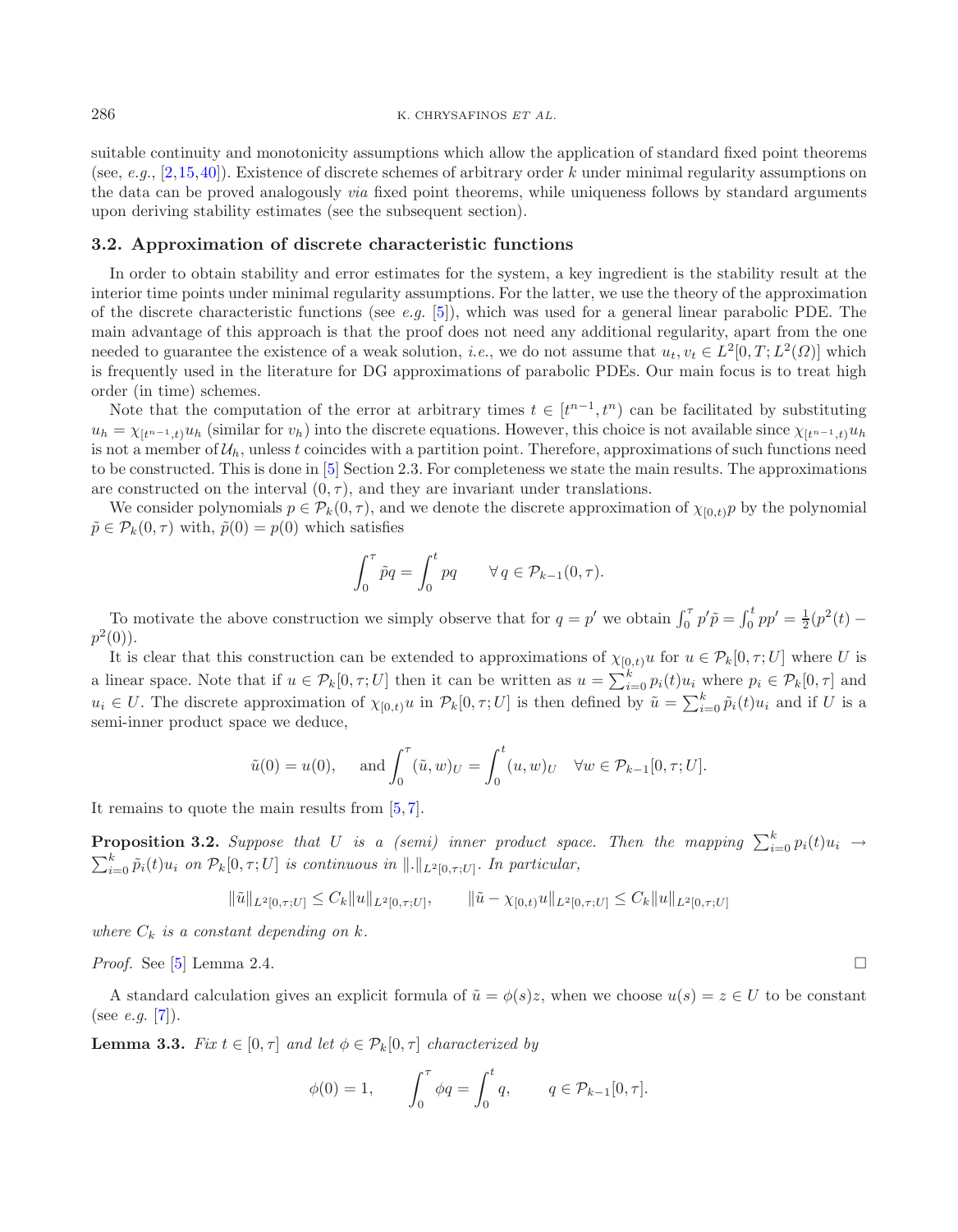*Then,*

$$
\phi(s) = 1 + (s/\tau) \sum_{i=0}^{k-1} c_i \hat{p}(s/\tau), \qquad c_i = \int_{t/\tau}^1 \hat{p}_i(\eta) d\eta,
$$

 $where \{\hat{p}_i\}_{i=0}^{k-1}$  *is an orthonormal basis of*  $\mathcal{P}_{k-1}[0,1]$  *in the (weighted) space*  $L^2_w[0,1]$  *having inner product* 

<span id="page-6-3"></span>
$$
(\hat{p}, \hat{q}) = \int_0^1 \eta \hat{p}(\eta) \hat{q}(\eta) d\eta.
$$

*In particular,*  $\|\phi\|_{L^{\infty}[0,\tau]} \leq C_k$ , where  $C_k$  is independent of  $t \in [0,\tau]$ .

# **3.3. The main stability estimate**

Now, we are ready to state the main stability result which will be used subsequently to the derivation of estimates at arbitrary time-points. We emphasize that the time-discretization parameter  $\tau$  is chosen independent of h and the dependence of various constants on parameters  $\epsilon, \delta, \alpha_1$  is quantified.

**Proposition 3.4.** *Suppose that*  $f_1, f_2 \in L^2[0, T; H^{-1}(\Omega)], u_0, v_0 \in L^2(\Omega)$ *, and let*  $u_h, v_h$  *be the approximate solutions computed by using the discontinuous time-stepping scheme. Let*  $\tau_n = t^n - t^{n-1}$  *and define*  $\tau = \max_n \tau_n$ *. Then, there exists constant*  $C$  *depending on*  $\Omega$ *,*  $C_k$ *, and*  $T$  *such that,* 

$$
||u_h^n||_{L^2(\Omega)}^2 + (1/\epsilon)||v_h^n||_{L^2(\Omega)}^2 + ||u_h||_{L^2[0,T;H_0^1(\Omega)]}^2 + ||u_h||_{L^4[0,T;L^4(\Omega)]}^4 + \alpha_1 ||v_h||_{L^2[0,T;L^2(\Omega)]}^2 + (\delta/\epsilon)||v_h||_{L^2[0,T;H_0^1(\Omega)]}^2
$$
  

$$
\leq C \left( ||u_0||_{L^2(\Omega)}^2 + (1/\epsilon)||v_0||_{L^2(\Omega)}^2 + ||f_1||_{L^2[0,T;H^{-1}(\Omega)]}^2 + (1/\delta\epsilon)||f_2||_{L^2[0,T;H^{-1}(\Omega)]}^2 \right) \equiv C_{\text{st}}.
$$

*Here,*  $\tau$  *is chosen to satisfy*  $\tau \leq (C(C_k, C_P)/\alpha_1)$ *, where*  $C(C_k, C_P)$  *is a constant depending only upon* k and  $\Omega$ *but not on*  $\epsilon, \delta, \alpha_1$ *. In addition,* 

<span id="page-6-2"></span><span id="page-6-0"></span>
$$
||u_h||_{L^{\infty}[0,T;L^2(\Omega)]}^2 \leq CC_{\rm st},
$$

*where* C *is an algebraic constant independent of*  $\epsilon$ ,  $\delta$ ,  $\alpha$ <sub>1</sub>.

*Proof.*

**Step 1.** *Preliminary estimates.*

Setting  $w_h = u_h, w_h = v_h$  in [\(3.1\)](#page-4-0)–[\(3.2\)](#page-4-1) respectively and using the Poincaré inequality we obtain:

$$
(1/2)\|u_h^n\|_{L^2(\Omega)}^2 + \int_{t^{n-1}}^{t^n} \left( C_P \|u_h\|_{H^1(\Omega)}^2 + \|u_h\|_{L^4(\Omega)}^4 \right) dt + (1/2) \|[u_h^{n-1}]\|_{L^2(\Omega)}^2 - (1/2) \|u_h^{n-1}\|_{L^2(\Omega)}^2
$$
  

$$
\leq \int_{t^{n-1}}^{t^n} \|u_h\|_{L^2(\Omega)}^2 dt + \int_{t^{n-1}}^{t^n} \langle f_1 - v_h, u_h \rangle dt,
$$
 (3.3)

<span id="page-6-1"></span>and

$$
(1/2) \|v_h^n\|_{L^2(\Omega)}^2 + \int_{t^{n-1}}^{t^n} C_P \delta \|v_h\|_{H^1(\Omega)}^2 dt + (1/2) \|v_h^{n-1}\|_{L^2(\Omega)}^2 - (1/2) \|v_h^{n-1}\|_{L^2(\Omega)}^2
$$
  

$$
\leq \int_{t^{n-1}}^{t^n} \epsilon (u_h - \alpha_1 v_h, v_h) dt + \int_{t^{n-1}}^{t^n} \langle f_2, v_h \rangle dt.
$$
 (3.4)

Rearranging terms in inequalities [\(3.3\)](#page-6-0) and [\(3.4\)](#page-6-1) and using Young's inequality, we obtain respectively

$$
(1/2)\|u_{h}^{n}\|_{L^{2}(\Omega)}^{2} - (1/2)\|u_{h}^{n-1}\|_{L^{2}(\Omega)}^{2} + \int_{t^{n-1}}^{t^{n}} \left( (C_{P}/2)\|u_{h}\|_{H^{1}(\Omega)}^{2} + \|u_{h}\|_{L^{4}(\Omega)}^{4} \right) dt + (1/2)\|[u_{h}^{n-1}]\|_{L^{2}(\Omega)}^{2}
$$
  

$$
\leq - \int_{t^{n-1}}^{t^{n}} (v_{h}, u_{h}) dt + \int_{t^{n-1}}^{t^{n}} \|u_{h}\|_{L^{2}(\Omega)}^{2} dt + \int_{t^{n-1}}^{t^{n}} (1/C_{P})\|f_{1}\|_{H^{-1}(\Omega)}^{2} dt, \quad (3.5)
$$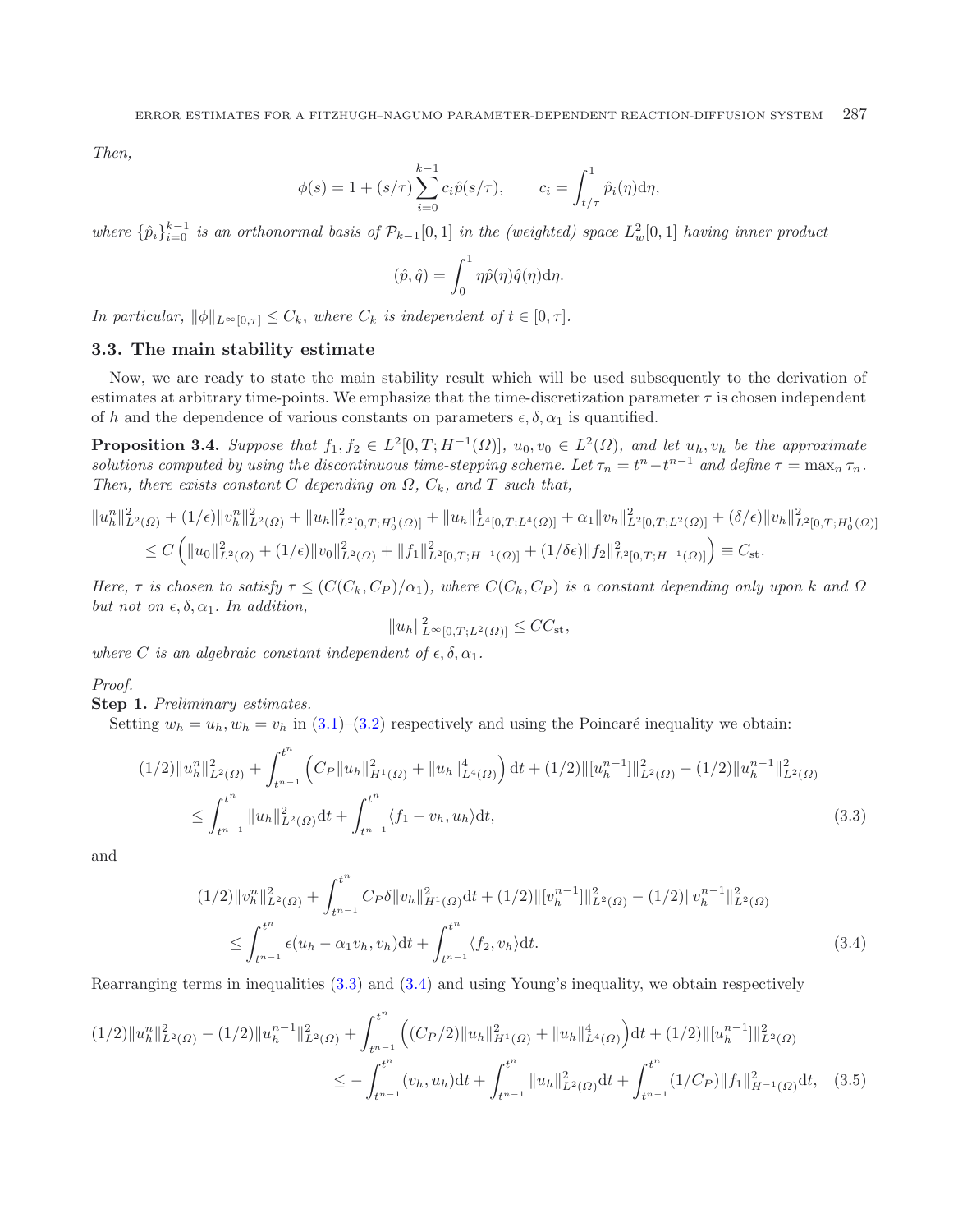and

$$
(1/2) \|v_h^n\|_{L^2(\Omega)}^2 - (1/2) \|v_h^{n-1}\|_{L^2(\Omega)}^2 + \int_{t^{n-1}}^{t^n} \left( (C_P \delta/2) \|v_h\|_{H^1(\Omega)}^2 + \epsilon \alpha_1 \|v_h\|_{L^2(\Omega)}^2 \right) dt + (1/2) \|v_h^{n-1}\|_{L^2(\Omega)}^2
$$
  

$$
\leq \int_{t^{n-1}}^{t^n} \epsilon(u_h, v_h) dt + (1/2C_P \delta) \int_{t^{n-1}}^{t^n} \|f_2\|_{H^{-1}(\Omega)}^2 dt. \quad (3.6)
$$

Multiplying equation [\(3.5\)](#page-6-2) by  $\epsilon$  and adding the resulting equation to [\(3.6\)](#page-7-0), we arrive at the following preliminary estimate:

$$
\epsilon \left\{ (1/2) \|u_h^n\|_{L^2(\Omega)}^2 - (1/2) \|u_h^{n-1}\|_{L^2(\Omega)}^2 + \int_{t^{n-1}}^{t^n} \left( (C_P/2) \|u_h\|_{H^1(\Omega)}^2 + \|u_h\|_{L^4(\Omega)}^4 \right) dt + (1/2) \|u_h^{n-1}\|_{L^2(\Omega)}^2 \right\}
$$
  
+ 
$$
(1/2) \|v_h^n\|_{L^2(\Omega)}^2 - (1/2) \|v_h^{n-1}\|_{L^2(\Omega)}^2 + \int_{t^{n-1}}^{t^n} (C_P \delta/2) \|v_h\|_{H^1(\Omega)}^2 dt + \int_{t^{n-1}}^{t^n} \epsilon \alpha_1 \|v_h\|_{L^2(\Omega)}^2 dt + (1/2) \|v_h^{n-1}\|_{L^2(\Omega)}^2 dt \right\}
$$
  

$$
\leq \int_{t^{n-1}}^{t^n} \epsilon \|u_h\|_{L^2(\Omega)}^2 dt + \int_{t^{n-1}}^{t^n} C_P \epsilon \|f_1\|_{H^{-1}(\Omega)}^2 dt + (1/2C_P \delta) \int_{t^{n-1}}^{t^n} \|f_2\|_{H^{-1}(\Omega)}^2 dt. \quad (3.7)
$$

**Step 2.** *Estimates based on the discrete characteristic function.*

Recall that for  $k = 0, 1$  one may hide the first term on the left to obtain an initial estimate for  $u_h, v_h$  upon summation from 0 to N by using standard techniques. For the high order schemes, we employ properties of the discrete characteristic and its approximation by following the technique of [\[7,](#page-22-3)[41](#page-23-7)]. For fixed  $t \in [t^{n-1}, t^n)$ and  $z_h \in U_h^n$  we substitute  $w_h(s) = z_h \phi(s)$  into  $(3.1)$ , where  $\phi(s) \in \mathcal{P}_k[t^{n-1}, t^n]$  is constructed similar to Lemma [3.3,](#page-5-0) *i.e.*,

<span id="page-7-1"></span>
$$
\phi(t^{n-1}) = 1, \qquad \int_{t^{n-1}}^{t^n} \phi q = \int_{t^{n-1}}^t q, \qquad q \in \mathcal{P}_{k-1}[t^{n-1}, t^n].
$$

Recall that Lemma [3.3](#page-5-0) asserts that  $\|\phi\|_{L^{\infty}} \leq C_k$ , with  $C_k$  independent of t. Now, it is easy to see that with this particular choice of  $w_h$ ,

$$
\int_{t^{n-1}}^{t^n} (u_{ht}, w_h) ds + (u_{h+}^{n-1} - u_h^{n-1}, w_{h+}^{n-1}) = \int_{t^{n-1}}^t (u_{ht}, z_h) ds + (u_{h+}^{n-1} - u_h^{n-1}, \phi(t^{n-1}) z_h)
$$
  
=  $(u_h(t) - u_h^{n-1}, z_h).$ 

Hence integrating by parts (in time) equation  $(3.1)$  and using the above computation, we obtain

$$
(u_h(t) - u_h^{n-1}, z_h) = -\int_{t^{n-1}}^{t^n} \left( a(u_h, z_h) + (u_h^3 - u_h, z_h) \right) \phi \, ds + \int_{t^{n-1}}^{t^n} \langle f_1 - v_h, z_h \rangle \phi \, ds
$$
  

$$
\leq C_k \left\{ \int_{t^{n-1}}^{t^n} \left( \|\nabla u_h\|_{L^2(\Omega)} \|\nabla z_h\|_{L^2(\Omega)} + \|u_h\|_{L^2(\Omega)} \|z_h\|_{L^2(\Omega)} \right) \, ds \right\}
$$
  

$$
+ \int_{t^{n-1}}^{t^n} \left( \|u_h^3\|_{L^{4/3}(\Omega)} \|z_h\|_{L^4(\Omega)} + \|v_h\|_{L^2(\Omega)} \|z_h\|_{L^2(\Omega)} \right) \, ds + \int_{t^{n-1}}^{t^n} \|f_1\|_{H^{-1}(\Omega)} \|z_h\|_{H^1(\Omega)} ds \right\},
$$

where we have used Lemma [3.3](#page-5-0) to bound  $\|\phi\|_{L^{\infty}} \leq C_k$  with  $C_k$  denoting a constant depending only on k,  $\Omega$ . Note also that  $z_h \in U_h^n$  (independent of s), hence the above inequality leads to

$$
(u_h(t) - u_h^{n-1}, z_h) \le C_k \left[ \int_{t^{n-1}}^{t^n} (||u_h||_{H^1(\Omega)} + ||v_h||_{L^2(\Omega)} + ||f_1||_{H^{-1}(\Omega)}) ds \right] ||z_h||_{H^1(\Omega)} + C_k \left[ \int_{t^{n-1}}^{t^n} ||u_h||_{L^4(\Omega)}^3 ds \right] ||z_h||_{L^4(\Omega)}.
$$

<span id="page-7-0"></span>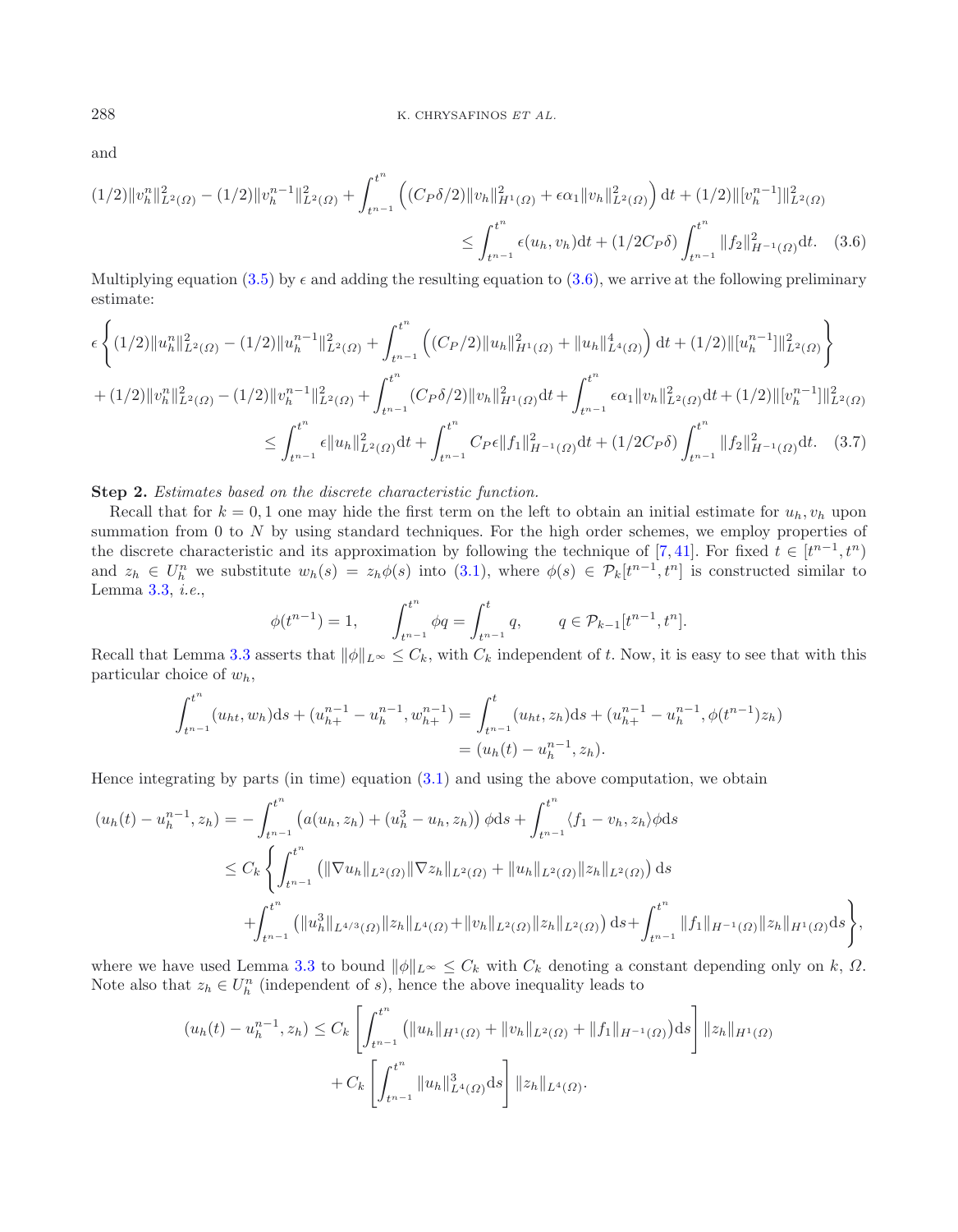Here we have used the fact  $||u_h^3||_{L^{4/3}(\Omega)} \leq C||u_h||^3_{L^4(\Omega)}$ . Setting  $z_h = u_h(t)$  (for the previously fixed  $t \in [t^{n-1}, t^n)$ ), using Hölder's inequality, and integrating in time the resulting inequality, we obtain,

<span id="page-8-0"></span>
$$
(1/2) \int_{t^{n-1}}^{t^n} \|u_h(t)\|_{L^2(\Omega)}^2 dt \le (\tau_n/2) \|u_h^{n-1}\|_{L^2(\Omega)}^2
$$
  
+  $C_k \tau_n^{1/2} \Big( \|u_h\|_{L^2[t^{n-1}, t^n; H^1(\Omega)]} + \|v_h\|_{L^2[t^{n-1}, t^n; L^2(\Omega)]} + \|f_1\|_{L^2[t^{n-1}, t^n; H^{-1}(\Omega)]} \Big)$   
  $\times \int_{t^{n-1}}^{t^n} \|u_h(t)\|_{H^1(\Omega)} dt + C_k \tau_n^{1/4} \|u_h\|_{L^4[t^{n-1}, t^n; L^4(\Omega)]}^3 \int_{t^{n-1}}^{t^n} \|u_h(t)\|_{L^4(\Omega)} dt.$  (3.8)

Using Hölder's inequality to bound  $\int_{t^{n-1}}^{t^n} \|u_h\|_{L^4(\Omega)} dt \leq \tau_n^{3/4} \|u_h\|_{L^4[t^{n-1}, t^n; L^4(\Omega)]}$ ,  $\int_{t^{n-1}}^{t^n} \|u_h\|_{H^1(\Omega)} dt \leq$  $\tau_n^{1/2} \|u_h\|_{L^2[t^{n-1},t^n:H^1(\Omega)]}$ , and Young's inequalities we deduce (with different  $C_k$ ),

$$
(1/2) \int_{t^{n-1}}^{t^n} \|u_h(t)\|_{L^2(\Omega)}^2 dt \le (\tau_n/2) \|u_h^{n-1}\|_{L^2(\Omega)}^2
$$
  
+  $C_k \tau_n \Big( \|u_h\|_{L^2[t^{n-1}, t^n; H^1(\Omega)]}^2 + \|v_h\|_{L^2[t^{n-1}, t^n; L^2(\Omega)]}^2 + \|f_1\|_{L^2[t^{n-1}, t^n; H^{-1}(\Omega)]}^2 \Big)$   
+  $C_k \tau_n \|u_h\|_{L^4[t^{n-1}, t^n; L^4(\Omega)]}^4.$  (3.9)

**Step 3.** *Combining estimates.*

The final step is to substitute the value of  $||u_h||^2_{L^2[t^{n-1}, t^n; L^2(\Omega)]}$  in [\(3.7\)](#page-7-1) by the given bound of [\(3.9\)](#page-8-0). Therefore,

$$
\epsilon \|u_{h}^{n}\|_{L^{2}(\Omega)}^{2} + \epsilon (C_{P} - C_{k}\tau_{n}) \int_{t^{n-1}}^{t^{n}} \|u_{h}\|_{H^{1}(\Omega)}^{2} \mathrm{d}t + 2\epsilon (1 - C_{k}\tau_{n}) \int_{t^{n-1}}^{t^{n}} \|u_{h}\|_{L^{4}(\Omega)}^{4} + \|v_{h}^{n}\|_{L^{2}(\Omega)}^{2} + \epsilon (a_{1} - C_{k}\tau_{n})
$$
  
\$\times \int\_{t^{n-1}}^{t^{n}} \|v\_{h}\|\_{L^{2}(\Omega)}^{2} \mathrm{d}t + C\_{P}\delta \int\_{t^{n-1}}^{t^{n}} \|v\_{h}\|\_{H^{1}(\Omega)}^{2} \mathrm{d}t \leq \epsilon (1 + C\_{k}\tau\_{n}) \|u\_{h}^{n-1}\|\_{L^{2}(\Omega)}^{2} + \|v\_{h}^{n-1}\|\_{L^{2}(\Omega)}^{2} + C(C\_{k}, C\_{p}) \left[ \int\_{t^{n-1}}^{t^{n}} \left( \left( (\epsilon + \epsilon \tau\_{n}) \|f\_{1}\|\_{H^{-1}(\Omega)}^{2} + (1/\delta) \|f\_{2}\|\_{H^{-1}(\Omega)}^{2} \right) \mathrm{d}t \right) \right].

Selecting  $\tau$  such that  $\tau_n \leq (1/C_k\alpha_1)$ , and  $\tau_n \leq (C_P/C_k)$  and using standard discrete Grönwall lemma arguments, we obtain the estimates at partition points and at the energy norms, upon dividing by  $\epsilon$ . Returning back to [\(3.9\)](#page-8-0) using the inverse estimate  $||u_h(t)||_{L^2(\Omega)}^2 \leq (C_k/\tau_n) \int_{t^{n-1}}^{t^n} ||u_h||_{L^2(\Omega)}^2$  and the previously developed estimates we obtain the estimate,

$$
||u_h||_{L^{\infty}[t^{n-1},t^n;L^2(\Omega)]}^2 \leq C_k \Big( ||u_h^n||_{L^2(\Omega)}^2 + ||u_h||_{L^2[t^{n-1},t^n;H^1(\Omega)]}^2 + ||v_h||_{L^2[t^{n-1},t^n;L^2(\Omega)]}^2 + ||f_1||_{L^2[t^{n-1},t^n;H^{-1}(\Omega)]}^2 + ||u_h||_{L^4[t^{n-1},t^n;L^4(\Omega)]}^4 \Big).
$$

The estimate now follows by substituting the estimates at the partition points and at energy norms.  $\Box$ 

**Remark 3.5.** The above theorem states that the discontinuous Galerkin discretization inherits the stability estimates of the weak formulation under minimal regularity assumptions on the given data.

**Remark 3.6.** The stability estimate at arbitrary time-points for  $v_h$  can be obtained identically to [\[5](#page-22-26)] Section 2, since we have already obtained an estimate on  $u_h$ ,  $v_h$  in  $L^2[0, T; H^1(\Omega)].$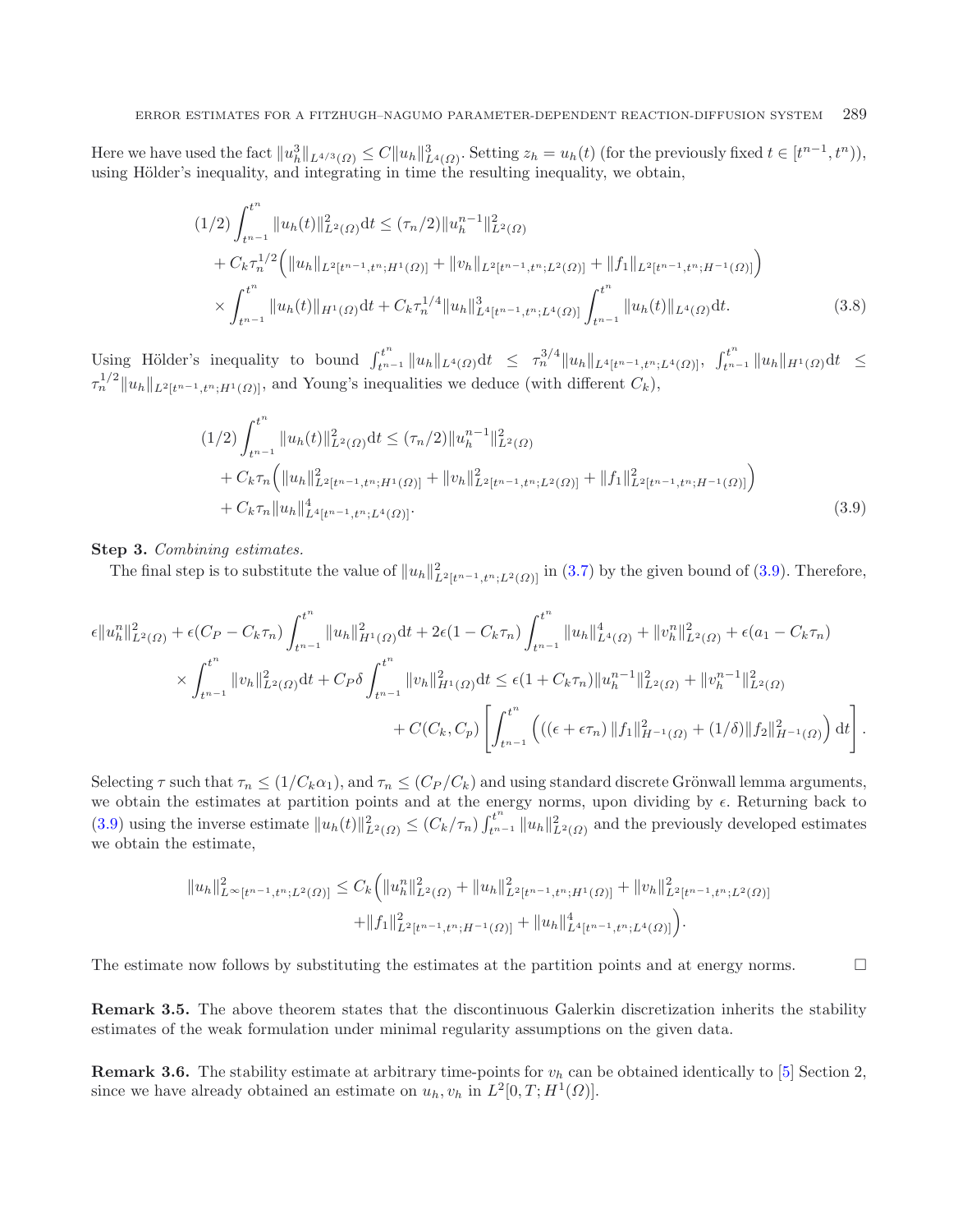#### **3.4. Convergence under minimal regularity assumptions**

Using the approach of [\[41\]](#page-23-7) we may recover strong convergence in an appropriate norm, and pass the limit through the nonlinear term. Hence, the convergence of the space-time approximations can be shown even under minimal regularity assumptions. First, we quote a general compactness result by Walkington (see [\[41\]](#page-23-7) Thm. 3.1), for discontinuous time-stepping schemes, that concerns the numerical approximations of solutions  $y : [0, T] \to X$ of general evolution equations of the form

$$
y_t + A(y) = f(y), \t y(0) = y_0,
$$
\t(3.10)

where X is a Banach space and each term of the equation takes values in  $X^*$ . Here, both  $A(y) = A(t, y)$  and  $f(y) = f(t, y)$  may depend upon t and are allowed to be nonlinear. However, in our setting only  $f(y) = f(t, y)$ contains nonlinear terms. Suppose that  $X \subset H \subset X^*$  (with continuous embeddings) form the standard evolution triple, *i.e.*, the pivot space H is a Hilbert space. The numerical schemes approximate the weak form of  $(3.10)$ , *i.e.*,

$$
\langle y_t, w \rangle + a(y, w) = \langle f(y), w \rangle, \qquad \forall w \in X \tag{3.11}
$$

where  $a: X \times X \to \mathbb{R}$  is defined by  $a(y, w) = (A(y), w)$ . Let  $U_h \subset X$  and quasi-uniform partition  $0 = t^0$  $t^1 < \ldots < t^N = T$  of  $[0, T]$ , and set  $U_h^n \equiv U_h$ , for  $n = 1, \ldots, N$ . Then, the DG scheme constructs a function in  $\mathcal{P}_k[t^{n-1}, t^n; U_h]$  on each  $(t^{n-1}, t^n)$ , which satisfies for  $n = 1, \ldots, N$  and for all  $w_h \in \mathcal{P}_k[t^{n-1}, t^n; U_h]$ ,

$$
\int_{t^{n-1}}^{t^n} ((y_{ht}, w_h) + a(y_h, w_h)) + (y_{h+}^{n-1} - y_h^{n-1}, w_{h+}^{n-1}) = \int_{t^{n-1}}^{t^n} (f(y_h), w_h). \tag{3.12}
$$

<span id="page-9-1"></span>Here,  $y_h^0$  is a given approximation of  $y_0$ . Set  $F(y) \equiv f(y) - A(y)$ . Then the following theorem [\[41\]](#page-23-7) Theorem 3.1, establishes the compactness property of the discrete approximation.

**Theorem 3.7.** Let H be a Hilbert space, X be a Banach space and  $X \subset H \subset X^*$  be dense and compact *embeddings. Fix an integer*  $k \geq 0$  *and let*  $1 \leq p, q < \infty$ . Let  $h > 0$  be the mesh parameter, and let  $\{t^i\}_{i=0}^N$  denote *a quasi-uniform partition of* [0, T ]*. Assume that:*

*1. for each*  $h > 0$ ,  $y_h ∈ \{y_h ∈ L^p[0,T;U]|y_h|_{(t^{n-1},t^n)} ∈ P_k[t^{n-1},t^n;U_h]\}$  *and on each interval, satisfies* 

$$
\int_{t^{n-1}}^{t^n} (y_{ht}, w_h) + (y_{h+}^{n-1} - y_h^{n-1}, w_{h+}^{n-1}) = \int_{t^{n-1}}^{t^n} (F(y_h), w_h)
$$

*for every*  $w_h \in \mathcal{P}_k[t^{n-1}, t^n; U_h]$ *;* 

*2.*  $\{y_h\}_{h>0}$  *is bounded in*  $L^p[0,T;U]$  *and*  $\{\|F(y_h)\|_{L^q[0,T;U^*]}\}_{h>0}$  *is also bounded.* 

*Then,*

*1. if*  $p > 1$  *then*  $\{y_h\}_{h>0}$  *is compact in*  $L^r[0, T; H]$  *for*  $1 \leq r < 2p$ *;* 

2. if  $1 \leq (1/p) + (1/q) < 2$ , and  $\sum_{i=1}^{N} ||[y_h]||_H^2 < C$  is bounded independent of h, then  $\{y_h\}_{h>0}$  is compact in  $L^r[0, T; H]$  *for*  $1 \leq r < 2/((1/p) + (1/q) - 1)$ *.* 

*Proof.* See [\[41](#page-23-7)] Theorem 3.1.

We will utilize the above result to obtain strong convergence of the discrete (FHN) system to the continuous one. The lack of any meaningful regularity for the discrete time derivative due to the presence of discontinuities, requires special attention since the classical Aubin–Lions compactness argument is not directly applicable.

<span id="page-9-0"></span>

<span id="page-9-2"></span> $\Box$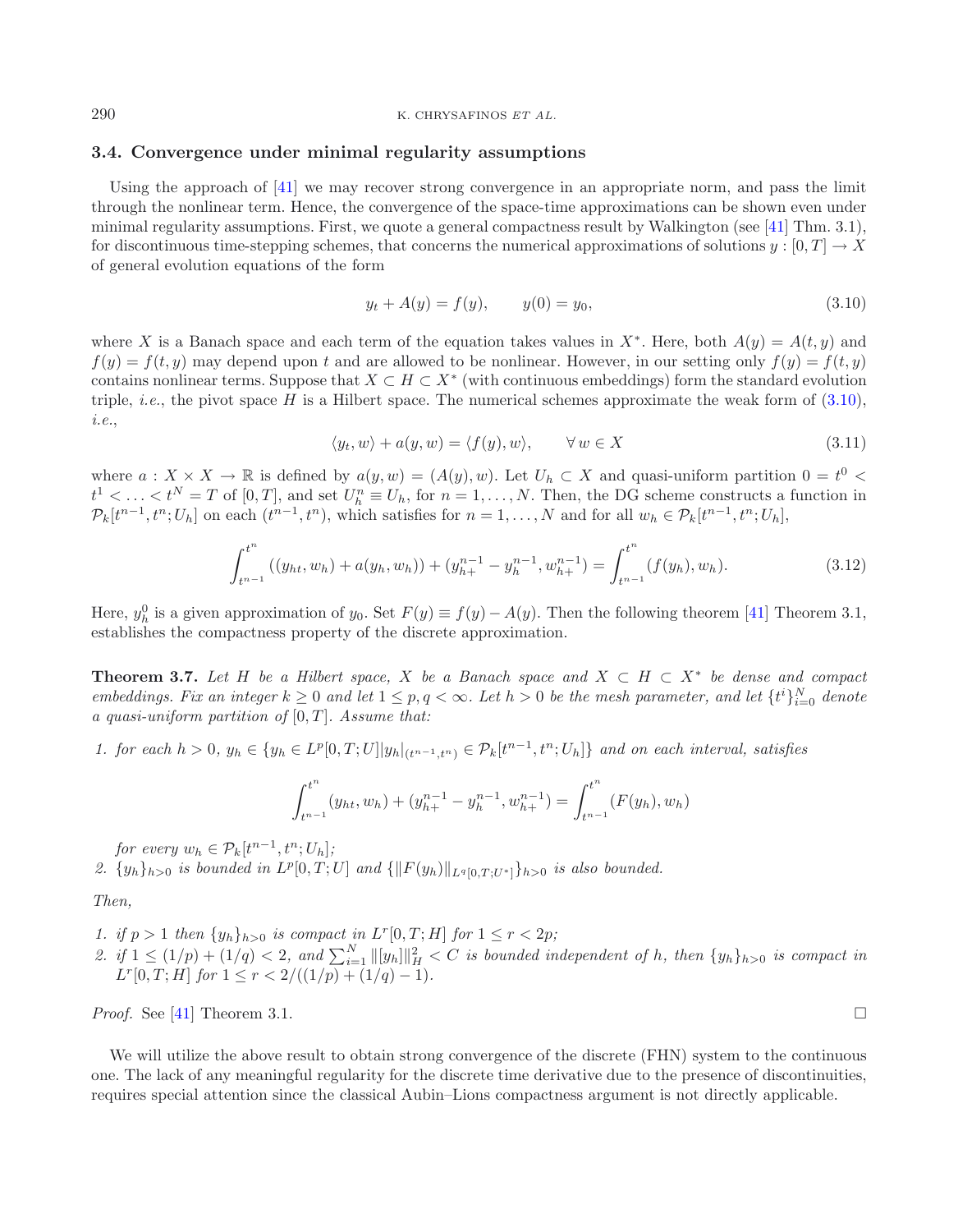**Theorem 3.8.** *Suppose that*  $f_1, f_2 \in L^2[0, T; H^{-1}(\Omega)], u_0, v_0 \in L^2(\Omega)$ *, and let*  $\epsilon, \delta, \alpha_1$  *be given parameters. Let*  $\{t^i\}_{i=0}^N$  denote a quasi-uniform partition of  $[0,T]$ , and  $U_h^n \equiv U_h$  for  $n = 1,\ldots,N$ . Suppose that the assumptions *of Proposition* [3.4](#page-6-3) *hold, and let*  $\tau, h \rightarrow 0$ *. Then,* 

> $u_h \to u$  weakly in  $L^2[0,T; H_0^1(\Omega)], \quad u_h \to u$  weakly-\* in  $L^{\infty}[0,T; L^2(\Omega)],$  $v_h \to v$  weakly in  $L^2[0,T; H_0^1(\Omega)], \quad v_h \to v$  weakly-\* in  $L^{\infty}[0,T; L^2(\Omega)],$

*and*

$$
u_h \to u
$$
 strongly in  $L^2[0, T; L^2(\Omega)], v_h \to v$  strongly in  $L^2[0, T; L^2(\Omega)].$ 

*In addition* (u, v) *is a weak solution of the (FHN) system.*

*Proof.* We follow the same line of arguments with [\[41](#page-23-7)] Section 6. The stability estimates of Proposition [3.4](#page-6-3) clearly imply that (passing to a subsequence if necessary) there exist  $u, v$  such that  $u_h \to u$  and  $v_h \to v$  weakly in  $L^2[0,T; H_0^1(\Omega)]$  and weakly-\* in  $L^{\infty}[0,T; L^2(\Omega)]$ . It remains to obtain strong convergence in  $L^2[0,T; L^2(\Omega)]$ . For this purpose, fix  $X = H_0^1(\Omega)$ ,  $H = L^2(\Omega)$ , and  $F(u) = \Delta u - u^3 + u - v + f_1$ . It is easy to show that  $F(u_h) \in L^{4/3}[0,T;H^{-1}(\Omega)]$ . Indeed,  $u_h \in L^2[0,T;H_0^1(\Omega)] \cap L^4[0,T;L^4(\Omega)]$ , and  $u_h \in L^{\infty}[0,T;L^2(\Omega)]$  clearly imply that  $u_h^3 \in L^{4/3}[0,T;H^{-1}(\Omega)]$  by using standard interpolation theorems. The remaining terms can be handled easily. Therefore, using the Theorem [3.7,](#page-9-1) we obtain the desired strong convergence in  $L^2[0, T; L^2(\Omega)]$ . The strong convergence on v follows similarly and more easily. Suppose now that we choose  $w_h \in C[0, T; U_h] \cap U_h$ , with  $w_h(T) = 0$ . Then, summing equations [\(3.1\)](#page-4-0) from  $n = 1$  to  $n = N$ , we deduce that

$$
(u_h(T), w_h(T)) + \int_0^T \left( -\langle u_h, w_{ht} \rangle + a(u_h, w_h) + \langle u_h^3 - u_h, w_h \rangle \right) dt = \int_0^T \left( \langle f_1, w_h \rangle - \lambda \langle v_h, w_h \rangle \right) dt + (u^0, w_h(0)).
$$

Note that we may pass the limit through the linear terms due to the stability estimates on  $u_h$ ,  $v_h$  and the fact that  $w_h \in C[0,T;U_h]\cap \mathcal{U}_h$ . The semilinear term can be treated easily by the strong convergence on  $L^2[0,T;L^2(\Omega)]$ , by noting that  $\int_0^T \left| \langle u_h^3 - u^3, w_h \rangle \right| dt \leq C_{u, u_h} \| u - u_h \|_{L^2[0, T; L^2(\Omega)]}^2$ , where  $C(u, u_h)$  denotes a constant that depends upon  $\|.\|_{L^{\infty}[0,T;L^2(\Omega)]}$ ,  $\|.\|_{L^2[0,T;H^1(\Omega)]}$ , the stability constants of Proposition [3.4](#page-6-3) and it is independent of  $h, \tau$ . A standard density argument, now completes the proof. The equation of  $v<sub>h</sub>$  can be treated similarly and more  $\Box$  easily.  $\Box$ 

**Remark 3.9.** The above methodology can be clearly applied in other choices of FigzHugh–Nagumo type of models. Note that strong convergence can be also obtained in  $L^r[0, T; L^2(\Omega)]$  for  $r \in [1, 4)$ . In Section 5, we present some numerical experiments that demonstrate convergence of the DG approximations under minimal regularity assumptions  $u_0, v_0 \in L^2(\Omega)$ , as predicted in Theorem [3.8.](#page-9-2)

## 4. Error estimates

So far we have shown the basic stability estimates in the natural energy norm, as well as at the arbitrary time-points. Recall that, due to the presence of time discontinuities, the discrete time derivative does not possess any meaningful regularity. Hence, for the error estimates, we will also rely on various techniques developed in the previous section which circumvent the lack of regularity. The main strategy is to relate the error  $e_u = u - u_h$ and e<sup>v</sup> = v−v<sup>h</sup> to a best approximation error *via*an auxiliary uncoupled pair of parabolic PDEs. These auxiliary PDEs play the role of a "global DG projection".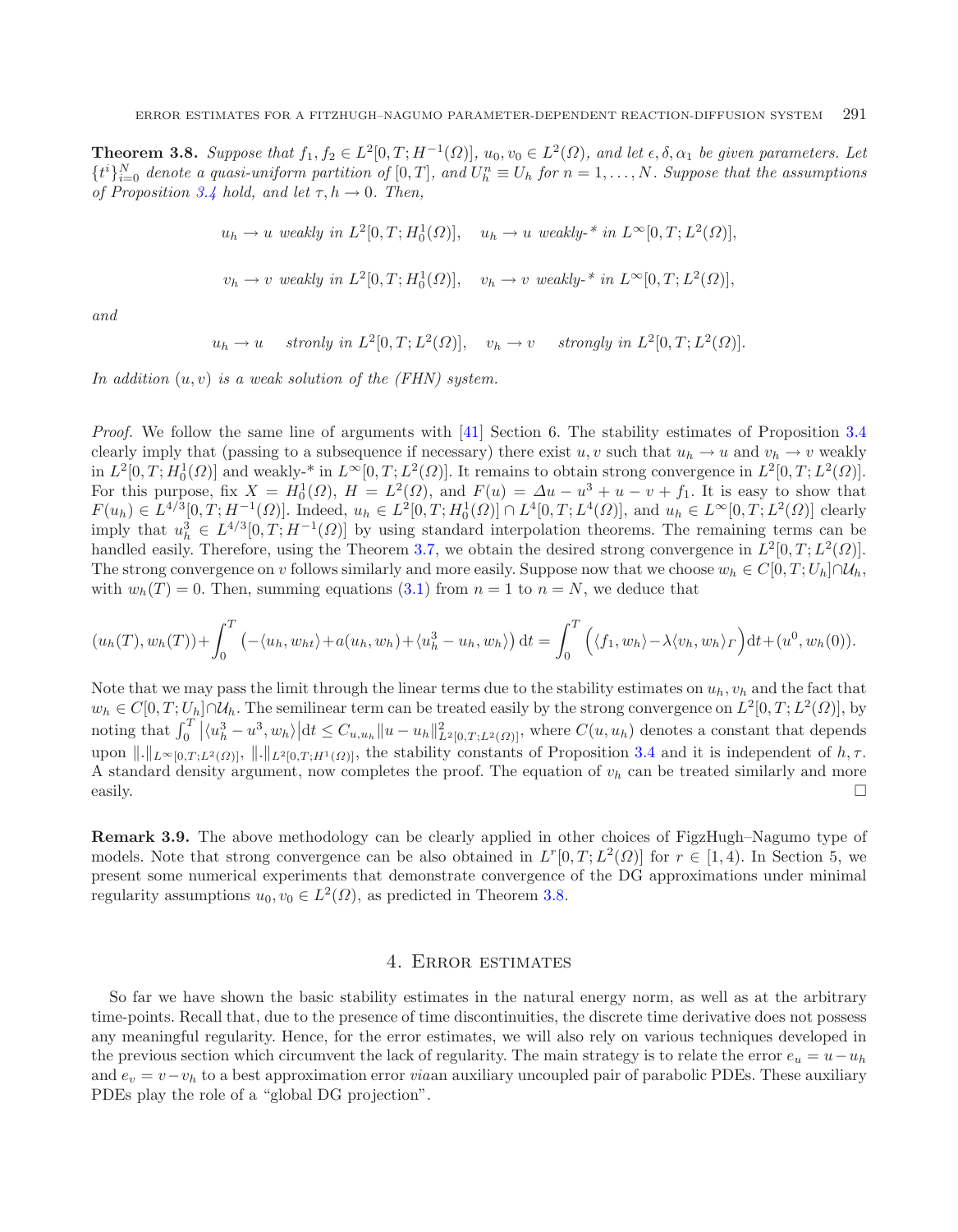# **4.1. The auxiliary parabolic system**

<span id="page-11-0"></span>First, we construct a suitable global "parabolic projection". For example, given data  $F_1, F_2$  satisfying the regularity assumptions of Sections 2 and 3, we denote by  $u_{\text{ph}}$ ,  $v_{\text{ph}}$  the DG approximations of the following decoupled systems: for all  $w_h \in \mathcal{U}_h$ , for  $n = 1, \ldots, N$ , we seek  $u_{ph}, v_{ph} \in \mathcal{U}_h$ ,

$$
(u_{\rm ph}^n, w_h^n) + \int_{t^{n-1}}^{t^n} \left( -\langle u_{\rm ph}, w_{ht} \rangle + a(u_{\rm ph}, w_h) \right) dt = (u_{\rm ph}^{n-1}, w_{h+}^{n-1}) + \int_{t^{n-1}}^{t^n} \langle F_1, w_h \rangle dt,
$$
(4.1)

$$
(v_{\rm ph}^n, w_h^n) + \int_{t^{n-1}}^{t^n} \left( -\langle v_{\rm ph}, w_{ht} \rangle + \delta a(v_h, w_h) \right) dt = (v_{\rm ph}^{n-1}, w_{h+}^{n-1}) + \int_{t^{n-1}}^{t^n} \langle F_2, w_h \rangle dt. \tag{4.2}
$$

<span id="page-11-1"></span>Here,  $u_p^0 \equiv u_0$ ,  $v_p^0 \equiv v_0$ . The given data  $F_1, F_2 \in L^2[0,T;H^{-1}(\Omega)]$ , are defined as follows:

<span id="page-11-2"></span>
$$
\langle F_1, w_h \rangle \equiv \langle u_t - \Delta u, w_h \rangle \qquad \forall w_h \in \mathcal{U}_h
$$
  

$$
\langle F_2, w_h \rangle \equiv \langle v_t - \delta \Delta v, w_h \rangle \qquad \forall w_h \in \mathcal{U}_h.
$$

Note that the above system consists of two uncoupled problems, and hence working similarly to [\[5](#page-22-26)[,7](#page-22-3)], we obtain the following optimal convergence rates for  $u - u_{\text{ph}}$ ,  $v - v_{\text{ph}}$  for suitably smooth solutions u, v. These estimates allows the choice of "coarse" time-steps, while the coercivity constant  $\delta > 0$  is carefully tracked.

**Theorem 4.1.** *Suppose that the time-steps are quasi-uniform, i.e., there exists*  $0 < \theta \leq 1$  *such that*  $\theta \max_{1 \leq n \leq N} \tau_n \leq \min_{1 \leq n \leq N} \tau_n$  where  $\tau_n = t^n - t^{n-1}$ . Set,  $\tau = \max_{n=1,\dots,N} \tau_n$ . Then if  $u, v \in C[0, T; H^{l+1}(\Omega)] \cap$  $H^{k+1}[0,T;H_0^1(\Omega)]$  *there exists a constant*  $C>0$  *independent of*  $h, \tau, \delta$  *such that,* 

$$
||u - u_{ph}||_{L^{2}[0,T;H^{1}(\Omega)]} \leq C \Big( ||u||_{L^{2}[0,T;H^{l+1}(\Omega)]} h^{l} + ||u^{(k+1)}||_{L^{2}[0,T;H^{1}(\Omega)]} \tau^{k+1}
$$
  
+ 
$$
||u||_{C[0,T;H^{l+1}(\Omega)]} \min (h^{2}/\tau, h/\sqrt{\tau})h^{l}\Big)
$$
  

$$
||v - v_{ph}||_{L^{2}[0,T;H^{1}(\Omega)]} \leq C \Big( ||v||_{L^{2}[0,T;H^{l+1}(\Omega)} h^{l} + ||v^{(k+1)}||_{L^{2}[0,T;H^{1}(\Omega)]} \tau^{k+1}
$$
  
+ 
$$
||v||_{C[0,T;H^{l+1}(\Omega)]} \min (h^{2}/(\tau\delta), h/\sqrt{\tau\delta})h^{l}\Big)
$$
  

$$
||u - u_{ph}||_{L^{\infty}[0,T;L^{2}(\Omega)]} \leq C \Big( (||u||_{L^{2}[0,T;H^{l+1}(\Omega)]} + h||u||_{L^{\infty}[0,T;H^{l+1}(\Omega)]}\Big)h^{l}
$$
  
+ 
$$
(||u^{(k+1)}||_{L^{2}[0,T;H^{l}(\Omega)]} + ||u^{(k+1)}||_{L^{\infty}[0,T;L^{2}(\Omega)]}\Big) \tau^{k+1}
$$
  
+ 
$$
||u||_{C[0,T;H^{l+1}(\Omega)]} \min (h^{3/2}/\tau, \sqrt{h/\tau})h^{l+1/2}\Big)
$$
  

$$
||v - v_{ph}||_{L^{\infty}[0,T;L^{2}(\Omega)]} \leq C \Big( (\sqrt{\delta}||v||_{L^{2}[0,T;H^{l+1}(\Omega)} + h||v||_{L^{\infty}[0,T;H^{l+1}(\Omega)]}\Big)h^{l}
$$
  
+ 
$$
(\sqrt{\delta}||v^{(k+1)}||_{L^{2}[0,T;H^{l}(\Omega)]} + ||v^{(k+1)}||_{L^{\infty}[0,T;L^{2}(\Omega)]}\Big) \tau^{k+1}
$$
  
+ 
$$
||v||_{C[0,T;H^{l+1}(\Omega)]} \min (h^{3/2}/(\tau\sqrt{\delta}), \sqrt{h/\tau})h^{l+1/2}\Big).
$$

*If in addition,*  $F_1 \in L^2[0,T; L^2(\Omega)]$ ,  $u_0 \in H_0^1(\Omega)$ , and the domain  $\Omega$  is such that classical elliptic regularity is *valid then,*  $||u_{\text{ph}}||_{L^{\infty}[0,T;H^1(\Omega)]} \leq C'_{\text{st}}$ *, and* 

$$
||u - u_{ph}||_{L^{2}[0,T;L^{2}(\Omega)]} \leq C \Big( ||u||_{L^{\infty}[0,T;H^{l+1}(\Omega)]} h^{l+1} + ||u^{(k+1)}||_{L^{2}[0,T;H^{1}(\Omega)]} \tau^{k+1} + ||u^{(k+1)}||_{L^{\infty}[0,T;L^{2}(\Omega)]} \tau^{k+1} \Big).
$$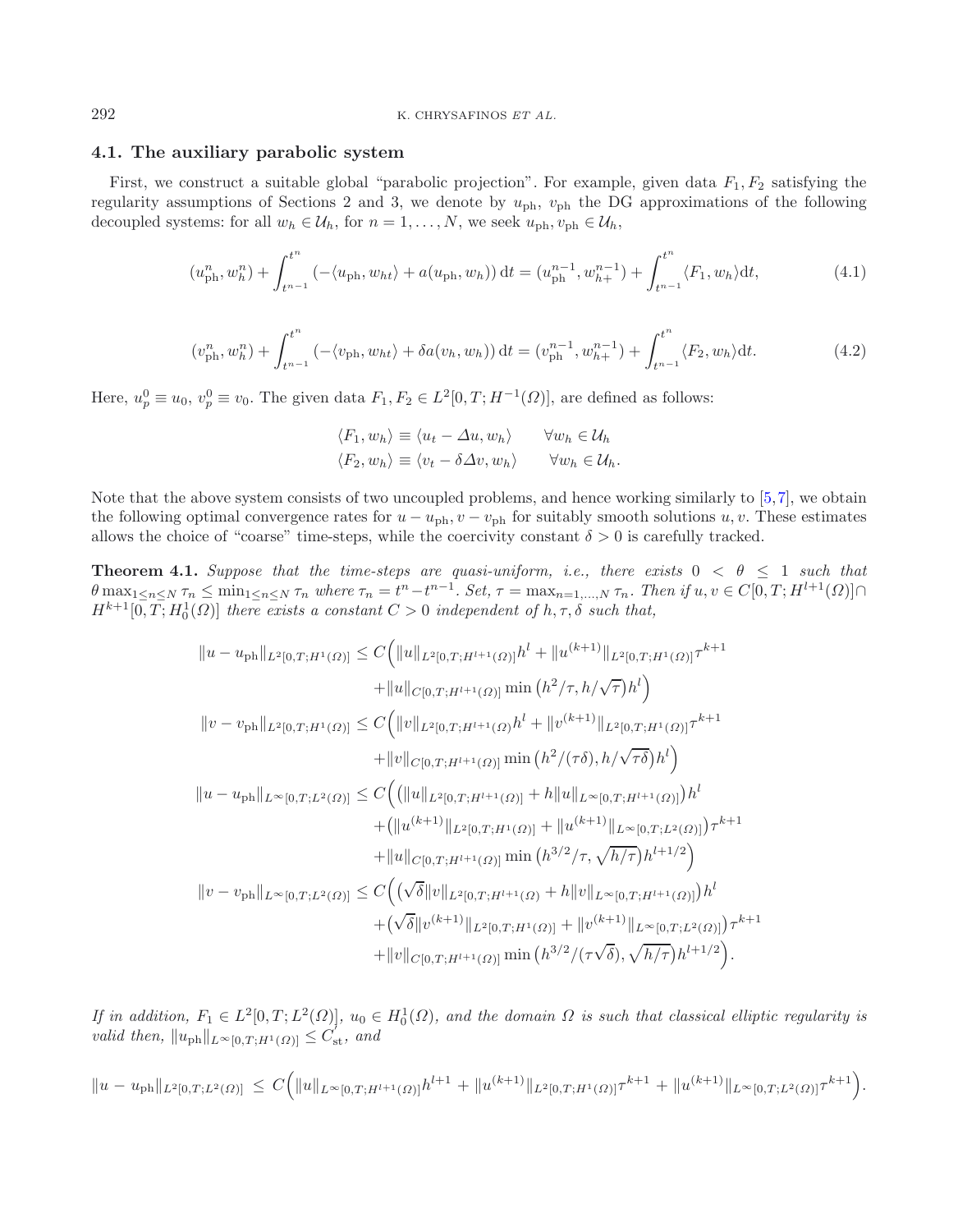*Proof.* (*Sketch*)

The proof is essentially identical to that in  $[5,7]$  $[5,7]$  $[5,7]$  since the system is now decoupled. Starting from the estimate for  $v - v_{\text{ph}}$ , we split the error as  $v - v_{\text{ph}} = (v - \mathbb{P}_h^{\text{loc}} v) + (\mathbb{P}_h^{\text{loc}} v - v_{\text{ph}})$ , where  $\mathbb{P}_h^{\text{loc}}$  denotes a suitable locally defined projection for discontinuous time-stepping schemes, (see *e.g.* [\[5](#page-22-26)] Def. 2.1 or [\[40\]](#page-23-4)). Now, observe that the error can be expressed in terms of local  $L^2$  projections, since [\[5\]](#page-22-26) Theorem 2.5 asserts that

$$
\begin{split} &\|\mathbb{P}_{h}^{\text{loc}}v(t)-v_{\text{ph}}(t)\|_{L^{2}(\Omega)}^{2}+\delta\int_{0}^{t^{n}}\|\nabla(\mathbb{P}_{h}^{\text{loc}}v-v_{\text{ph}})(t)\|_{L^{2}(\Omega)}^{2}\text{d}t+\sum_{i=0}^{n-1}\|[(\mathbb{P}_{h}^{\text{loc}}v-v_{\text{ph}})^{i}]\|_{L^{2}(\Omega)}^{2} \\ &\leq C_{k}\left(\|v_{0}-v_{h}^{0}\|_{L^{2}(\Omega)}^{2}+\delta\int_{0}^{t^{n}}\|v-\mathbb{P}_{h}^{\text{loc}}v\|_{H^{1}(\Omega)}^{2}\text{d}t\right. \\ &\left.+\sum_{i=0}^{n-1}\min\left(1/(\tau_{i}\delta)\|P_{i+1}(I-P_{i})v(t^{i})\|_{H^{-1}(\Omega)}^{2},\|(I-P_{i})v(t^{i})\|_{L^{2}(\Omega)}^{2}\right)\right), \end{split}
$$

where  $P_i: L^2(\Omega) \to U_h^i$  denotes the standard  $L^2$  projection. Now it remains to combine approximation theory results (see *e.g.* [\[6\]](#page-22-27) Cor. 4.8) and the above estimate in order to obtain the desired result. The last estimate easily follows by a standard duality argument, combined with the projection estimates of [\[6](#page-22-27)] Lemma 4.8, Corollary 4.9; alternatively see [\[33\]](#page-23-8) Lemma 6.2. Finally, the stability bound on  $||u_{\text{ph}}||_{L^{\infty}[0,T:H^{1}(\Omega)]}$  is given in [\[7](#page-22-3)] Theorem 4.10.  $\Box$ 

**Remark 4.2.** The structure of these estimates for  $u - u_{\text{ph}}$ ,  $v - v_{\text{ph}}$  can be described as follows:

 $\|\text{error}\|_X \leq C \left( \|\text{best approx. error}\|_X + \|\text{init. data error}\|_{L^2(\Omega)} + \|\text{change of subspace error}\|_{X_1} \right),$ 

where  $X = L^{\infty}[0,T; L^{2}(\Omega)] \cap L^{2}[0,T; H_{0}^{1}(\Omega)]$ . The error due to the change of subspaces is described by the summation term and can be omitted when we use the same subspaces in each time step, *i.e.*  $U_h^n = U_h$ . Then, the estimates can be simplified to:

<span id="page-12-0"></span>
$$
||u - u_{ph}||_{L^{2}[0,T;H^{1}(\Omega)]} \leq C \Big( ||u||_{L^{2}[0,T;H^{l+1}(\Omega)]} h^{l} + ||u^{(k+1)}||_{L^{2}[0,T;H^{1}(\Omega)]} \tau^{k+1} \Big)
$$
  

$$
||v - v_{ph}||_{L^{2}[0,T;H^{1}(\Omega)]} \leq C \Big( ||v||_{L^{2}[0,T;H^{l+1}(\Omega)} h^{l} + ||v^{(k+1)}||_{L^{2}[0,T;H^{1}(\Omega)]} \tau^{k+1} \Big).
$$

<span id="page-12-1"></span>The same simplification also holds for the errors in  $L^{\infty}[0, T; L^2(\Omega)]$  norms.

#### **4.2. Space-time error estimates**

It remains to bound the error  $e_{uh} = u_{ph} - u_h$ ,  $e_{vh} = v_{ph} - v_h$  in terms of the projection error  $e_{up} = u - u_{ph}$ and  $e_{vp} = v - v_{ph}$ . Then, the error estimates for  $e_u \equiv u - u_h$ , and  $e_v \equiv v - v_h$  follow by the triangle inequality and the estimates on  $e_{up}$ ,  $e_{vp}$ . First note that subtracting  $(3.1)$ – $(3.2)$  from  $(2.6)$ – $(2.7)$  respectively we obtain the following orthogonality condition: for  $n = 1, ..., N$  and for every  $w_h \in \mathcal{U}_h$ ,

$$
(e_u^n, w_h^n) + \int_{t^{n-1}}^{t^n} \left( -\langle e_u, w_{ht} \rangle + a(e_u, w_h) + (u^3 - u_h^3 - e_u, w_h) \right) dt = (e_u^{n-1}, w_{h+}^{n-1}) - \int_{t^{n-1}}^{t^n} \langle f_1 - e_v, w_h \rangle dt, (4.3)
$$

and

$$
(e_v^n, w_h^n) + \int_{t^{n-1}}^{t^n} \left( -\langle e_v, w_{ht} \rangle + \delta a(e_v, w_h) \right) dt = (e_v^{n-1}, w_{h+}^{n-1}) + \int_{t^{n-1}}^{t^n} \left( \epsilon(e_u - \alpha_1 e_v, w_h) \right) dt. \tag{4.4}
$$

Here,  $f_1, f_2$  are given data, and  $u^0, v^0$  denote approximations of  $u_0, v_0$  respectively. Splitting the error into  $e_u \equiv e_{up} + e_{uh}$  and  $e_v \equiv e_{vp} + e_{vh}$ , using equations  $(4.1)$ – $(4.2)$ , and adding and subtracting  $u_{\rm ph}^3$  in the semilinear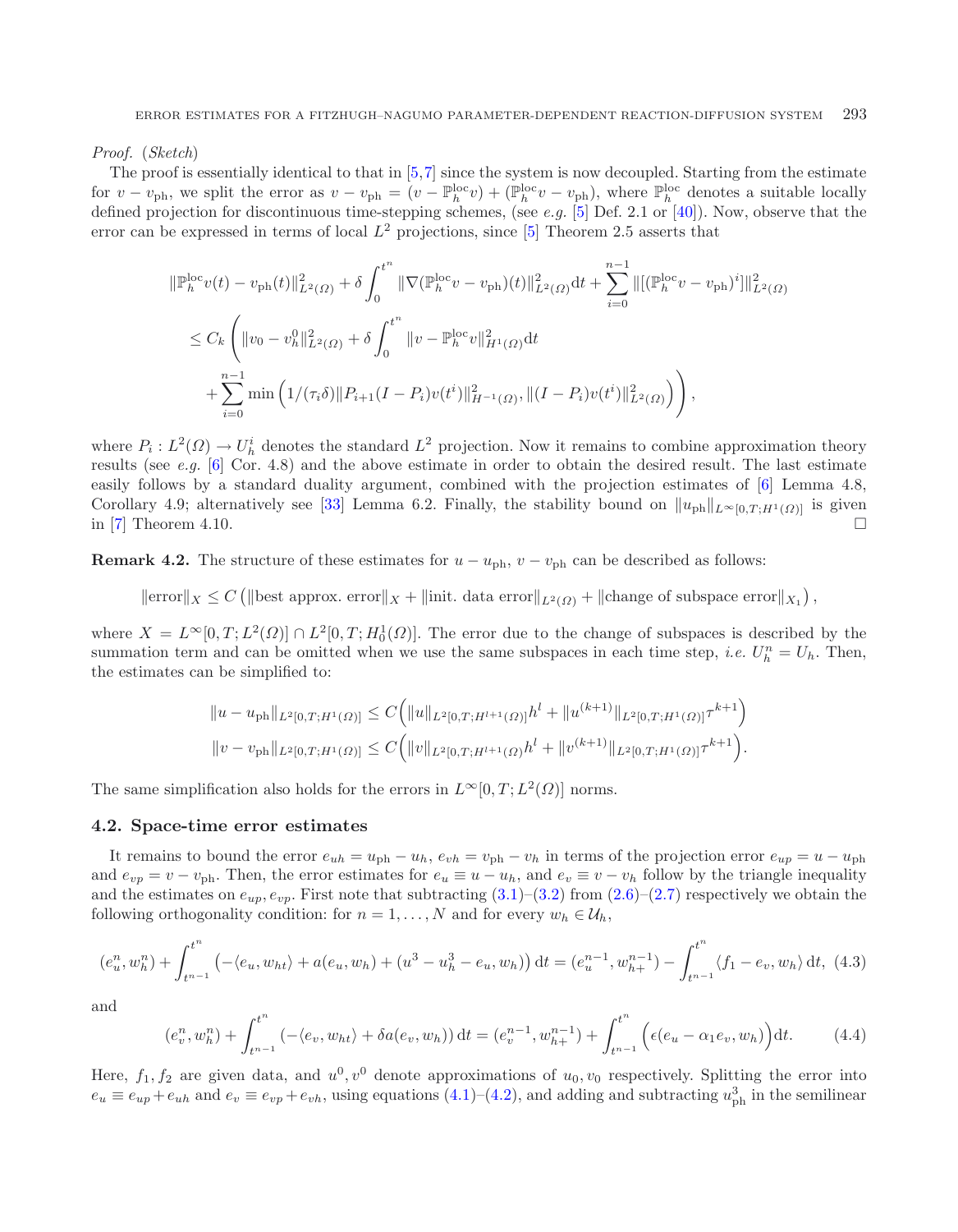term, we obtain,

<span id="page-13-4"></span><span id="page-13-0"></span>
$$
(e_{uh}^n, w_h^n) + \int_{t^{n-1}}^{t^n} \left( -\langle e_{uh}, w_{ht} \rangle + a(e_{uh}, w_h) \right) dt
$$
  
+ 
$$
\int_{t^{n-1}}^{t^n} \left( \langle (e_{up}(u^2 + u_{\text{ph}}^2 + uu_{\text{ph}}) + e_{uh}(u_{\text{ph}}^2 + u_{\text{ph}}^2 + u_{\text{ph}}u_h) - (e_{uh} + e_{up}), w_h \rangle \right) dt
$$
  
= 
$$
(e_{uh}^{n-1}, w_{h+}^{n-1}) + \int_{t^{n-1}}^{t^n} -\langle e_{vp} + e_{vh}, w_h \rangle dt,
$$
 (4.5)

and

$$
(e_{vh}^n, w_h^n) + \int_{t^{n-1}}^{t^n} \left( -\langle e_{vh}, w_{ht} \rangle + \delta a(e_{vh}, w_h) \right) dt = (e_{vh}^{n-1}, w_{h+}^{n-1}) + \int_{t^{n-1}}^{t^n} \epsilon(e_{uh} + e_{up} - \alpha_1(e_{vp} + e_{vh}), w_h) dt. \tag{4.6}
$$

Now, we are ready to prove the bound on  $e_{uh}, e_{vh}$  in terms of the parabolic projection of Section 4.1. We will closely follow the arguments of the main stability Proposition [3.4.](#page-6-3)

**Theorem 4.3.** *Suppose that the assumptions of Proposition [3.4](#page-6-3) and Theorem [4.1](#page-11-2) hold. In addition, suppose that the time-step*  $\tau \equiv \max_{i=0,\dots,n} \tau_n$  *satisfies*  $\tau \le C/C_{\rm st}^2$ ,  $\tau \le C_P/8C_k$ ,  $\tau \le C\alpha_1$  *where* C *denotes* a constant *depending on* k*,* Ω*,* T. *Here* Cst*, denotes the stability constants of Proposition [3.4.](#page-6-3) Then, there exists a positive*  $constant \tilde{C}$  *depending upon*  $k$ ,  $\Omega$ ,  $C_P$  *such that* 

<span id="page-13-1"></span>
$$
\int_0^T \left( \|e_{uh}\|_{H^1(\Omega)}^2 + (\delta/\epsilon) \|e_{vh}\|_{H^1(\Omega)}^2 + \alpha_1 \|e_{vh}\|_{L^2(\Omega)}^2 \right) dt + \|e_{uh}^n\|_{L^2(\Omega)}^2 + (1/\epsilon) \|e_{vh}^n\|_{L^2(\Omega)}^2
$$
\n
$$
\leq \tilde{C} \left\{ \int_0^T \left( C_{\text{st}} \tau_n^{1/2} \|e_{up}\|_{H^1(\Omega)}^2 + \|e_{vp}\|_{H^1(\Omega)}^2 \right) dt + \int_0^T \left( (1/\alpha_1 + 1) \|e_{up}\|_{L^2(\Omega)}^2 + \alpha_1 \|e_{vp}\|_{L^2(\Omega)}^2 \right) dt \right\}
$$
\n
$$
+ C_{st,u}' \int_0^T \|e_{up}\|_{H^1(\Omega)}^2 \right\}.
$$

*Here we denote by*  $e_{uh} = u_{ph} - u_h$ ,  $e_{vh} = v_{ph} - v_h$ ,  $e_{up} = u - u_{ph}$  and  $e_{vp} = v - v_{ph}$ , and  $C'_{st,u}$  depends only  $upon C'_{st}$  *of Theorem [4.1,](#page-11-2)* and  $||u||_{L^{\infty}[0,T;H^1(\Omega)]}$ .

*Proof.* Setting  $w_h = e_{uh}$  into [\(4.5\)](#page-13-0) we obtain,

<span id="page-13-2"></span>
$$
(1/2) \|e_{uh}^{n}\|_{L^{2}(\Omega)}^{2} + \int_{t^{n-1}}^{t^{n}} C_{P} \|e_{uh}\|_{H^{1}(\Omega)}^{2} dt + (1/2) \|e_{uh}^{n-1}\|_{L^{2}(\Omega)}^{2} - (1/2) \|e_{uh}^{n-1}\|_{L^{2}(\Omega)}^{2}
$$
  
+ 
$$
\int_{t^{n-1}}^{t^{n}} \left( (e_{up}(u^{2} + u_{\text{ph}}^{2} + uu_{\text{ph}}) + e_{uh}(u_{\text{ph}}^{2} + u_{\text{ph}}^{2} + u_{\text{ph}}u_{h}), e_{uh} \right) dt
$$
  

$$
\leq - \int_{t^{n-1}}^{t^{n}} (e_{vh}, e_{uh}) dt + C \int_{t^{n-1}}^{t^{n}} \left( \|e_{uh}\|_{L^{2}(\Omega)}^{2} + \|e_{up}\|_{L^{2}(\Omega)}^{2} + \|e_{vp}\|_{L^{2}(\Omega)}^{2} \right) dt.
$$
 (4.7)

Here C denotes an algebraic constant. For the nonlinear terms, note that,

$$
\int_{t^{n-1}}^{t^n} \left( (e_{up}(u^2 + u_{\text{ph}}^2 + uu_{\text{ph}}) + e_{uh}(u_{\text{ph}}^2 + u_h^2 + u_{\text{ph}}u_h), e_{uh}) dt = \int_{t^{n-1}}^{t^n} \int_{\Omega} e_{up}(u^2 + u_{\text{ph}}^2 + uu_{\text{hp}}) e_{uh} dx dt + \int_{t^{n-1}}^{t^n} \int_{\Omega} (|e_{uh}u_{\text{ph}}|^2 + |e_{uh}u_h|^2) dx dt + \int_{t^{n-1}}^{t^n} \int_{\Omega} |e_{uh}|^2 u_{\text{ph}} u_h dx dt.
$$
 (4.8)

<span id="page-13-3"></span>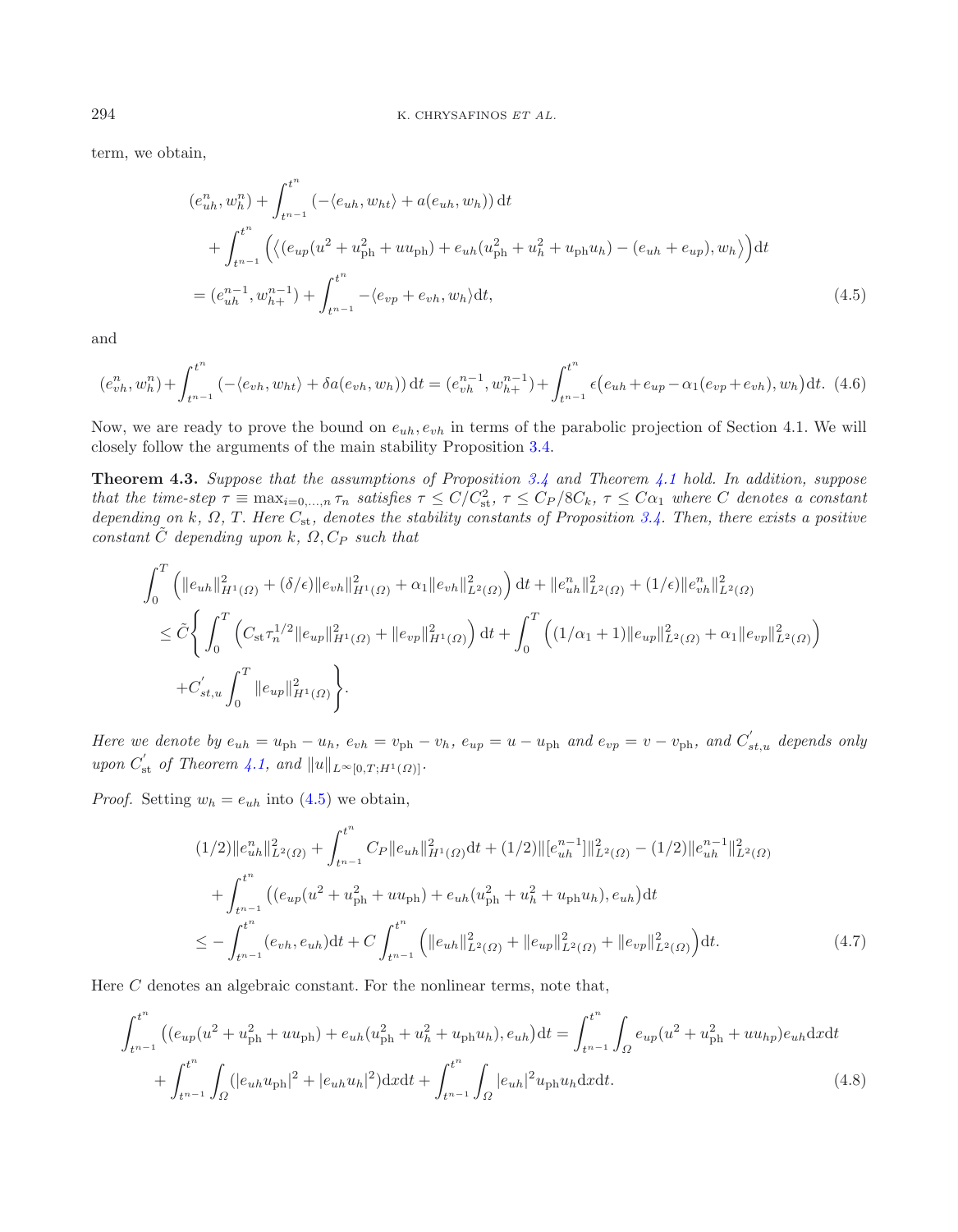Combining  $(4.7)$ – $(4.8)$  we deduce that

<span id="page-14-0"></span>
$$
(1/2)\|e_{uh}^{n}\|_{L^{2}(\Omega)}^{2} + \int_{t^{n-1}}^{t^{n}} C_{P} \|e_{uh}\|_{H^{1}(\Omega)}^{2} dt + (1/2) \|e_{uh}^{n-1}\|_{L^{2}(\Omega)}^{2} - (1/2) \|e_{uh}^{n-1}\|_{L^{2}(\Omega)}^{2}
$$
  
+ 
$$
\int_{t^{n-1}}^{t^{n}} (||e_{uh}u_{h}||_{L^{2}(\Omega)}^{2} + ||e_{uh}u_{ph}||_{L^{2}(\Omega)}^{2}) dt \le - \int_{t^{n-1}}^{t^{n}} (e_{vh}, e_{uh}) dt
$$
  
+ 
$$
\int_{t^{n-1}}^{t^{n}} C (||e_{uh}||_{L^{2}(\Omega)}^{2} + ||e_{up}||_{L^{2}(\Omega)}^{2} + ||e_{vp}||_{L^{2}(\Omega)}^{2}) dt
$$
  
+ 
$$
\int_{t^{n-1}}^{t^{n}} \int_{\Omega} |e_{uh}|^{2} |u_{ph}u_{h}| dx dt + \int_{t^{n-1}}^{t^{n}} \int_{\Omega} |e_{up}| |u^{2} + u_{ph}^{2} + uu_{ph}||e_{uh}| dx dt.
$$
 (4.9)

For the last two integrals, Young's inequality, implies that

$$
\int_{t^{n-1}}^{t^n} \int_{\Omega} |e_{uh}|^2 |u_{\text{ph}} u_h| \, \mathrm{d}x \mathrm{d}t \le (1/2) \int_{t^{n-1}}^{t^n} \|e_{uh} u_{\text{ph}}\|_{L^2(\Omega)}^2 \mathrm{d}t + (1/2) \int_{t^{n-1}}^{t^n} \|e_{uh} u_h\|_{L^2(\Omega)}^2 \mathrm{d}t,
$$

while the generalized Cauchy–Schwarz inequality, the embedding  $H^1(\Omega) \subset L^4(\Omega)$ , and  $||u_h|^2||_{L^2(\Omega)} \le$  $C||u_h||^2_{L^4(\Omega)}$ , show that

$$
\int_{t^{n-1}}^{t^n} \int_{\Omega} |e_{up}||e_{uh}||u_{\text{ph}}|^2 dxdt \leq \int_{t^{n-1}}^{t^n} ||e_{uh}||_{L^4(\Omega)} ||e_{up}||_{L^4(\Omega)} |||u_{\text{ph}}|^2||_{L^2(\Omega)}dt
$$
  

$$
\leq (C_p/8) \int_{t^{n-1}}^{t^n} ||e_{uh}||_{H^1(\Omega)}^2 dt + \int_{t^{n-1}}^{t^n} ||u_{\text{ph}}||_{L^4(\Omega)}^4 ||e_{up}||_{L^4(\Omega)}^2 dt
$$
  

$$
\leq (C_p/8) \int_{t^{n-1}}^{t^n} ||e_{uh}||_{H^1(\Omega)}^2 dt + C'_{\text{st}} \int_{t^{n-1}}^{t^n} ||e_{up}||_{H^1(\Omega)}^2 dt.
$$

The remaining terms can be treated similarly and more easily. Here we have used the stability properties of Proposition [3.4,](#page-6-3) and Theorem [4.1](#page-11-2) for  $||u_{ph}||_{L^{\infty}[0,T;H^1(\Omega)]} \leq C'_{st}$ . Therefore, we deduce from [\(4.9\)](#page-14-0) the following relation, after dropping positive terms on the left,

<span id="page-14-2"></span><span id="page-14-1"></span>
$$
(1/2) \|e_{uh}^n\|_{L^2(\Omega)}^2 + \int_{t^{n-1}}^{t^n} (C_p/8) \|e_{uh}\|_{H^1(\Omega)}^2 \mathrm{d}t + (1/2) \|e_{uh}^{n-1}\|_{L^2(\Omega)}^2 - (1/2) \|e_{uh}^{n-1}\|_{L^2(\Omega)}^2
$$
  

$$
\leq \int_{t^{n-1}}^{t^n} -(e_{vh}, e_{uh}) \mathrm{d}t + C \int_{t^{n-1}}^{t^n} \left( \|e_{uh}\|_{L^2(\Omega)}^2 + \|e_{up}\|_{L^2(\Omega)}^2 + \|e_{vp}\|_{L^2(\Omega)}^2 \right) \mathrm{d}t + C'_{st,u} \int_{t^{n-1}}^{t^n} \|e_{up}\|_{H^1(\Omega)}^2 \mathrm{d}t.
$$
 (4.10)

Inserting now  $v_h = e_{vh}$  into [\(4.6\)](#page-13-3) we easily obtain,

$$
(1/2) \|e_{vh}^n\|_{L^2(\Omega)}^2 + \int_{t^{n-1}}^{t^n} \delta(C_P/8) \|e_{vh}\|_{H^1(\Omega)}^2 dt + (1/2) \|e_{vh}^{n-1}\|_{L^2(\Omega)}^2 - (1/2) \|e_{vh}^{n-1}\|_{L^2(\Omega)}^2
$$
  
+ 
$$
(\epsilon \alpha_1/4) \int_{t^{n-1}}^{t^n} \|e_{vh}\|_{L^2(\Omega)}^2 dt
$$
  

$$
\leq \int_{t^{n-1}}^{t^n} \epsilon(e_{uh}, e_{vh}) dt + \int_{t^{n-1}}^{t^n} \left( (\epsilon \alpha_1/4) \|e_{vp}\|_{L^2(\Omega)}^2 + (\epsilon/\alpha_1) \|e_{up}\|_{L^2(\Omega)}^2 \right) dt.
$$
 (4.11)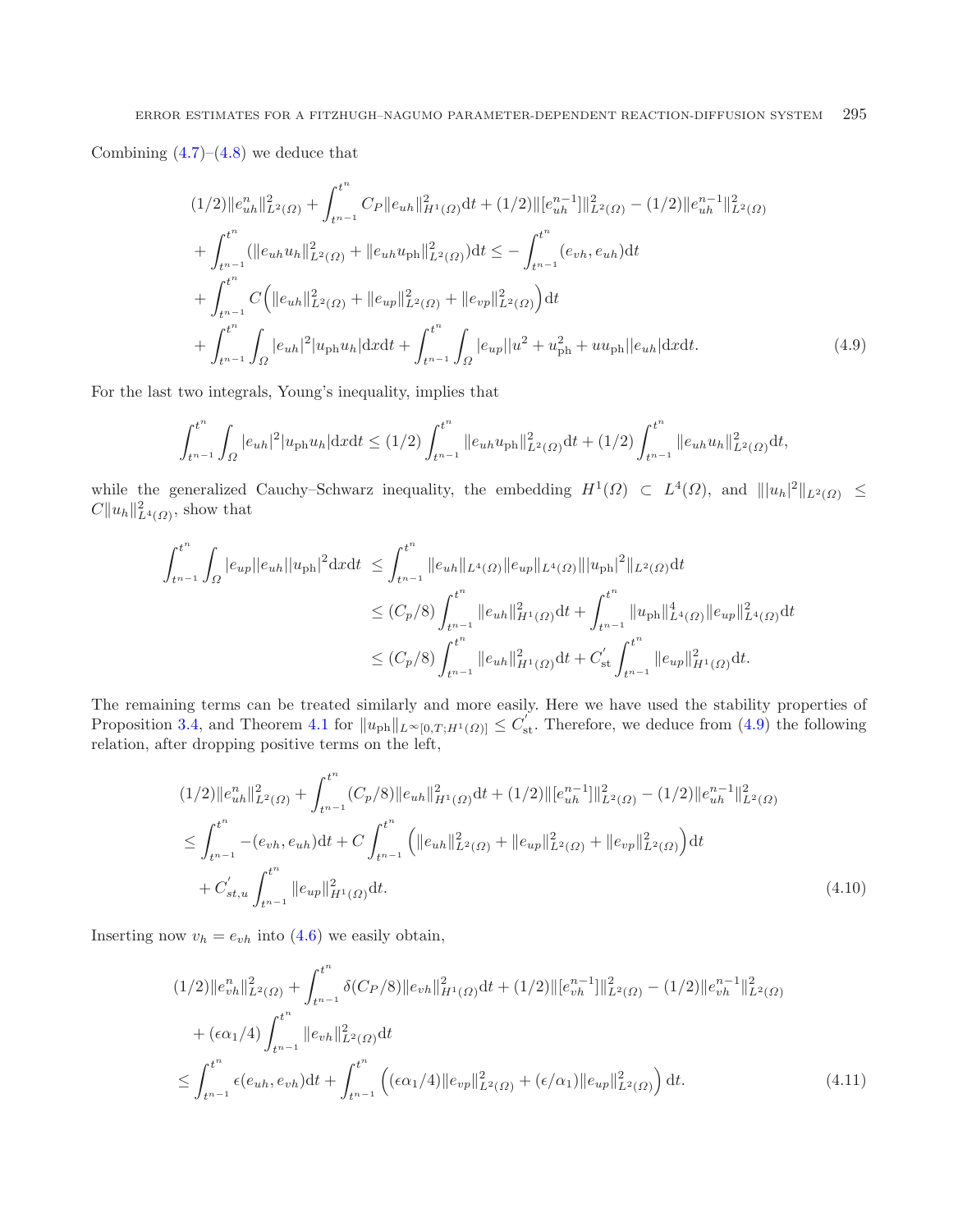<span id="page-15-1"></span>Multiplying [\(4.10\)](#page-14-1) by  $\epsilon$  and adding the resulting estimate to [\(4.11\)](#page-14-2) we deduce,

$$
(1/2)\epsilon \left[ \left\|e_{uh}^{n}\right\|_{L^{2}(\Omega)}^{2} + \int_{t^{n-1}}^{t^{n}} C_{p}/4 \left\|e_{uh}\right\|_{H^{1}(\Omega)}^{2} \mathrm{d}t + (1/2) \left\| [e_{uh}^{n-1}] \right\|_{L^{2}(\Omega)}^{2} - (1/2) \left\|e_{uh}^{n-1}\right\|_{L^{2}(\Omega)}^{2} \right] + (1/2) \left\|e_{vh}^{n}\right\|_{L^{2}(\Omega)}^{2} + \int_{t^{n-1}}^{t^{n}} (\delta C_{P}/8) \left\|e_{vh}\right\|_{H^{1}(\Omega)}^{2} \mathrm{d}t + (1/2) \left\| [e_{vh}^{n-1}] \right\|_{L^{2}(\Omega)}^{2} - (1/2) \left\|e_{vh}^{n-1}\right\|_{L^{2}(\Omega)}^{2} + (\epsilon \alpha_{1}/4) \int_{t^{n-1}}^{t^{n}} \left\|e_{vh}\right\|_{L^{2}(\Omega)}^{2} \mathrm{d}t + \int_{t^{n-1}}^{t^{n}} \left\|e_{hh}\right\|_{L^{2}(\Omega)}^{2} \mathrm{d}t + \int_{t^{n-1}}^{t^{n}} \left\|e_{hh}\right\|_{L^{2}(\Omega)}^{2} + \left(\epsilon \alpha_{1}/4\right) \left\|e_{vp}\right\|_{L^{2}(\Omega)}^{2} + (\epsilon \alpha_{1}/4) \left\|e_{vp}\right\|_{L^{2}(\Omega)}^{2} \right) \mathrm{d}t + \epsilon C_{st,u}' \int_{t^{n-1}}^{t^{n}} \left\|e_{up}\right\|_{H^{1}(\Omega)}^{2} \mathrm{d}t + (1/2) \left\|e_{hh}\right\|_{L^{2}(\Omega)}^{2} \mathrm{d}t + \int_{t^{n-1}}^{t^{n}} \left\|e_{hp}\right\|_{H^{1}(\Omega)}^{2} \mathrm{d}t + (1/2) \left\|e_{hh}\right\|_{L^{2}(\Omega)}^{2} + (1/2) \left\|e_{hp}\right\|_{L^{2}(\Omega)}^{2} \right) \mathrm{d}t + \epsilon C_{st,u}' \int_{t^{n-1}}^{t^{n}} \left\|e_{hp}\right\|_{H^{1}(\Omega)}^{2} \mathrm{d}t + (1/2)
$$

For low order schemes, *i.e.*, for  $k = 0, 1$  it is possible to bound  $\int_{t^{n-1}}^{t^n} ||e_{uh}||_{L^2(\Omega)}^2$  in terms of the basic energy estimate at the end-points and complete the proof by standard Grönwall type arguments. For high-order schemes we will use the approach of Proposition [3.4.](#page-6-3) First note that splitting the error  $e_u = e_{up} + e_{uh}$ ,  $e_v = e_{vp} + e_{vh}$ into [\(4.3\)](#page-12-0)–[\(4.4\)](#page-12-1), and using integration by parts in time, we obtain the analog of [\(4.5\)](#page-13-0), (switching the integrand variable to  $s$ ),

$$
\int_{t^{n-1}}^{t^n} \left( \left\langle \frac{d}{ds} e_{uh}, w_h \right\rangle + a(e_{uh}, w_h) \right) ds + \int_{t^{n-1}}^{t^n} \left\langle (e_{uh} + e_{up})(u_h^2 + u^2 + uu_h), w_h \right\rangle ds + (e_{uh+}^{n-1} - e_{uh}^{n-1}, w_{h+}^{n-1}) = \int_{t^{n-1}}^{t^n} - \left\langle e_{vp} + e_{vh}, w_h \right\rangle ds. \tag{4.13}
$$

For fixed  $t \in [t^{n-1}, t^n)$ , we will choose test function  $w_h = z_h \phi(s)$  into [\(4.13\)](#page-15-0), where  $\phi$  is defined similar to Proposition [3.4,](#page-6-3) and in particular satisfies,

<span id="page-15-0"></span>
$$
\phi(t^{n-1}) = 1, \qquad \int_{t^{n-1}}^{t^n} \phi q = \int_{t^{n-1}}^t q, \qquad q \in \mathcal{P}_{k-1}[t^{n-1}, t^n].
$$

Recall that Lemma [3.3](#page-5-0) asserts that  $\|\phi\|_{L^{\infty}} \leq C_k$ , with  $C_k$  independent of t. We note that the above choice of  $w_h$  leads to

$$
\int_{t^{n-1}}^{t^n} \left( \frac{d}{ds} e_{uh}, w_h \right) ds + (e_{uh+}^{n-1} - e_{uh}^{n-1}, w_{h+}^{n-1}) = \int_{t^{n-1}}^t \left( \frac{d}{ds} e_{uh}, z_h \right) ds + (e_{uh+}^{n-1} - e_{uh}^{n-1}, \phi(t^{n-1}) z_h)
$$

$$
= (e_{uh}(t) - e_{uh}^{n-1}, z_h).
$$

Hence substituting the last relation into  $(4.13)$  we obtain

$$
(e_{uh}(t) - e_{uh}^{n-1}, z_h) = -\int_{t^{n-1}}^{t^n} \left( a(e_{uh}, z_h) + \left( (e_{uh} + e_{up})(u_h^2 + u^2 + u_h u), z_h \right) \right) \phi \, ds + \int_{t^{n-1}}^{t^n} -(e_{uh} + e_{vh}, z_h) \phi \, ds
$$
  
\n
$$
\leq C_k \left[ \int_{t^{n-1}}^{t^n} \left( \|\nabla e_{uh}\|_{L^2(\Omega)} \|\nabla z_h\|_{L^2(\Omega)} + \|e_{uh}\|_{L^2(\Omega)} \|z_h\|_{L^2(\Omega)} \right) \, ds \right.
$$
  
\n
$$
+ \int_{t^{n-1}}^{t^n} \left( \|e_{uh}\|_{L^4(\Omega)} (\|u_h^2\|_{L^2(\Omega)} + \|u^2\|_{L^2(\Omega)}) \|z_h\|_{L^4(\Omega)} \right) \, ds
$$
  
\n
$$
+ \int_{t^{n-1}}^{t^n} \left( \|e_{up}\|_{L^4(\Omega)} (\|u_h^2\|_{L^2(\Omega)} + \|u^2\|_{L^2(\Omega)}) \|z_h\|_{L^4(\Omega)} \right) \, ds
$$
  
\n
$$
+ \int_{t^{n-1}}^{t^n} \|e_{vh}\|_{L^2(\Omega)} \|z_h\|_{H^1(\Omega)} \, ds \right].
$$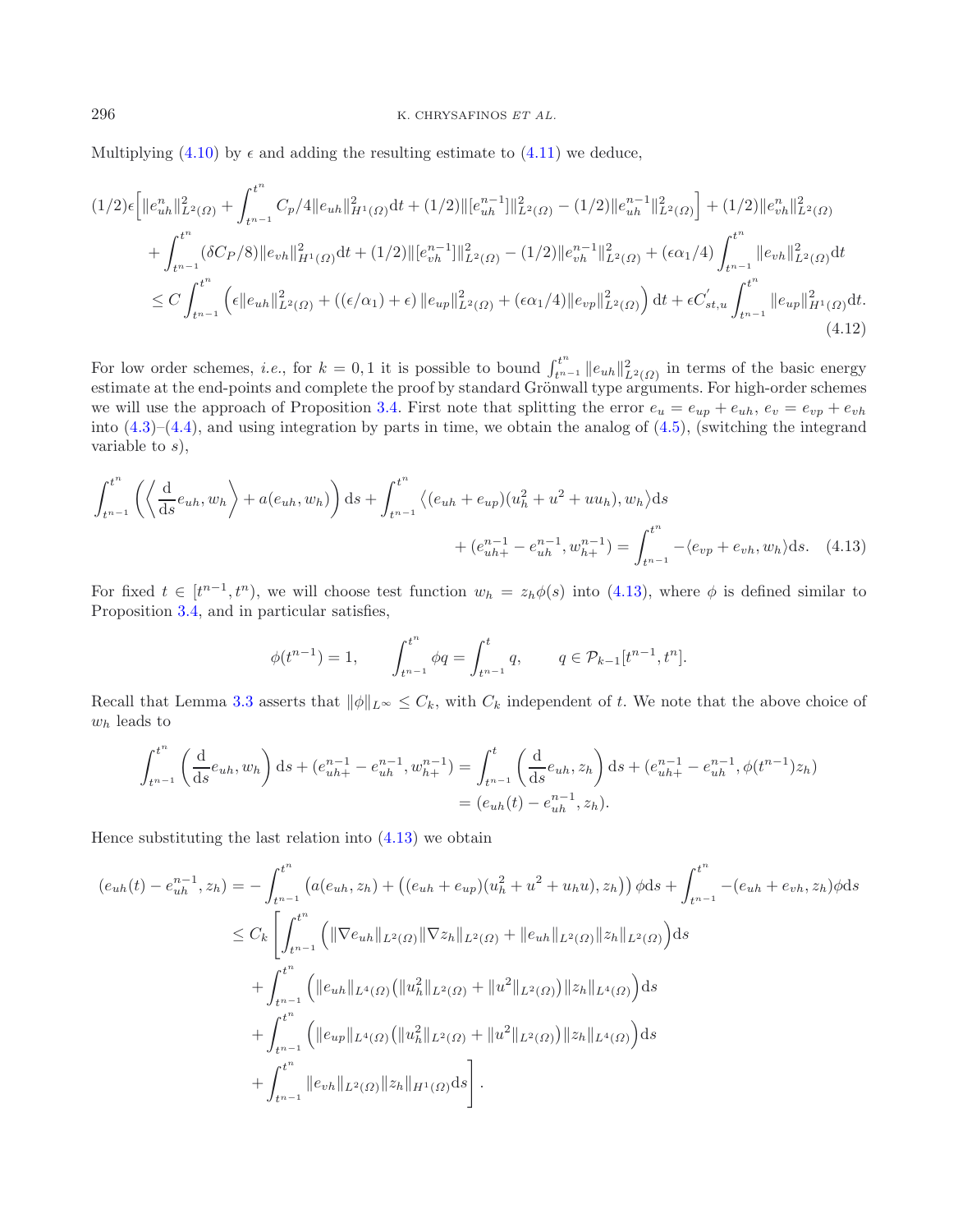We need to bound the terms on the left. Note that  $||u_h^2||_{L^2(\Omega)} \leq C||u_h||^2_{L^4(\Omega)}$  and that  $z_h$  is chosen independent of t. Hence,

$$
\int_{t^{n-1}}^{t^n} \|e_{uh}\|_{L^4(\Omega)} \|u_h^2\|_{L^2(\Omega)} \|z_h\|_{L^4(\Omega)} ds \leq \left( \int_{t^{n-1}}^{t^n} \|e_{uh}\|_{L^4(\Omega)} \|u_h\|_{L^4(\Omega)}^2 ds \right) \|z_h\|_{L^4(\Omega)} \leq \left( \int_{t^{n-1}}^{t^n} \|e_{uh}\|_{H^1(\Omega)} \|u_h\|_{L^2(\Omega)} \|u_h\|_{H^1(\Omega)} ds \right) \|z_h\|_{H^1(\Omega)} \leq C_{\text{st}} \|e_{uh}\|_{L^2[t^{n-1}, t^n; H^1(\Omega)]} \|z_h\|_{H^1(\Omega)},
$$

where we have used the Gagliardo–Nirenberg inequality and the stability estimate on  $u<sub>h</sub>$  at arbitrary time-points first, and then the Cauchy–Schwarz inequality. The remaining nonlinear terms can be handled similarly. For the linear terms, we note that,

<span id="page-16-0"></span>
$$
\int_{t^{n-1}}^{t^n} \|\nabla e_{uh}\|_{L^2(\Omega)} \|\nabla z_h\|_{L^2(\Omega)} ds \leq C\tau_n^{1/2} \|e_{uh}\|_{L^2[t^{n-1},t^n;H^1(\Omega)]} \|z_h\|_{H^1(\Omega)}.
$$

The rest of terms can be handled similarly. Hence, we obtain

$$
(e_{uh}(t) - e_{uh}^{n-1}, z_h) \leq C_k \left[ \tau_n^{1/2} \|e_{uh}\|_{L^2[t^{n-1}, t^n; H^1(\Omega)]} + \tau_n^{1/2} \|e_{vh}\|_{L^2[t^{n-1}, t^n; L^2(\Omega)]} \right] \|z_h\|_{H^1(\Omega)} + C_k C_{\text{st}} \left[ \|e_{uh}\|_{L^2[t^{n-1}, t^n; H^1(\Omega)]} + \|e_{up}\|_{L^2[t^{n-1}, t^n; H^1(\Omega)]} \right] \|z_h\|_{H^1(\Omega)}.
$$

Selecting now  $z_h = e_{uh}(t)$  and integrating with respect to t the above inequality, and using Cauchy–Schwarz once more we deduce a bound on  $||e_{uh}||_{L^2[0,T;L^2(\Omega)]}^2$ , *i.e.*,

$$
\int_{t^{n-1}}^{t^n} \|e_{uh}\|_{L^2(\Omega)}^2 dt \le \tau_n \|e_{uh}^{n-1}\|_{L^2(\Omega)}^2 + C_k \tau_n \int_{t^{n-1}}^{t^n} \left( \|e_{uh}\|_{H^1(\Omega)}^2 + \|e_{vh}\|_{L^2(\Omega)}^2 \right) dt
$$
  
+  $C_k C_{st} \tau_n^{1/2} \int_{t^{n-1}}^{t^n} \left( \|e_{uh}\|_{H^1(\Omega)}^2 + \|e_{up}\|_{H^1(\Omega)}^2 \right) dt.$  (4.14)

The proof now follows identical to [\[7](#page-22-3)] Theorem 5.2, after noting that we may combine [\(4.14\)](#page-16-0) to replace  $\int_{t^{n-1}}^{t^n} \|e_{uh}\|_{L^2(\Omega)}^2 dt$  from [\(4.12\)](#page-15-1) and choose  $\tau_n$  in such a way to hide the  $\int_{t^{n-1}}^{t^n} \|e_{uh}\|_{H^1(\Omega)}^2 dt$  and  $\int_{t^{n-1}}^{t^n} \|e_{vh}\|_{L^2(\Omega)}^2 dt$ on the left hand side, *i.e.*, we choose  $\tau_n$  such that

$$
(C_P \epsilon/2) - \tau_n^{1/2} \epsilon C_k C_{\rm st}) \ge (C_p \epsilon/8), \quad \tau_n \epsilon C_k \le (C_p \epsilon/8), \text{and } \epsilon \alpha_1/4 - \tau_n \epsilon C_k \ge (\epsilon \alpha_1/8).
$$

Therefore, we obtain,

$$
(1/2)\epsilon \left[ \|e_{uh}^{n}\|_{L^{2}(\Omega)}^{2} + \int_{t^{n-1}}^{t^{n}} (C_{p}/4) \|e_{uh}\|_{H^{1}(\Omega)}^{2} dt + (1/2) \|e_{uh}^{n-1}\|_{L^{2}(\Omega)}^{2} \right] + (1/2) \|e_{vh}^{n}\|_{L^{2}(\Omega)}^{2}
$$
  
+ 
$$
\int_{t^{n-1}}^{t^{n}} (\delta C_{P}/8) \|e_{vh}\|_{H^{1}(\Omega)}^{2} dt + (1/2) \|e_{vh}^{n-1}\|_{L^{2}(\Omega)}^{2} + (\epsilon \alpha_{1}/8) \int_{t^{n-1}}^{t^{n}} \|e_{vh}\|_{L^{2}(\Omega)}^{2} dt
$$
  

$$
\leq \epsilon (1/2 + \tau_{n}) \|e_{uh}^{n-1}\|_{L^{2}(\Omega)}^{2} + (1/2) \|e_{vh}^{n-1}\|_{L^{2}(\Omega)}^{2}
$$
  
+ 
$$
\int_{t^{n-1}}^{t^{n}} \left( ((\epsilon/\alpha_{1}) + \epsilon) \|e_{up}\|_{L^{2}(\Omega)}^{2} + (\epsilon \alpha_{1}/4 + \epsilon) \|e_{vp}\|_{L^{2}(\Omega)}^{2} \right) dt
$$
  
+ 
$$
\epsilon (C_{st}\tau_{n}^{1/2} + C_{st,u}') \int_{t^{n-1}}^{t^{n}} \|e_{up}\|_{H^{1}(\Omega)}^{2} dt.
$$
 (4.15)

A discrete Grönwal lemma finishes the proof.  $\Box$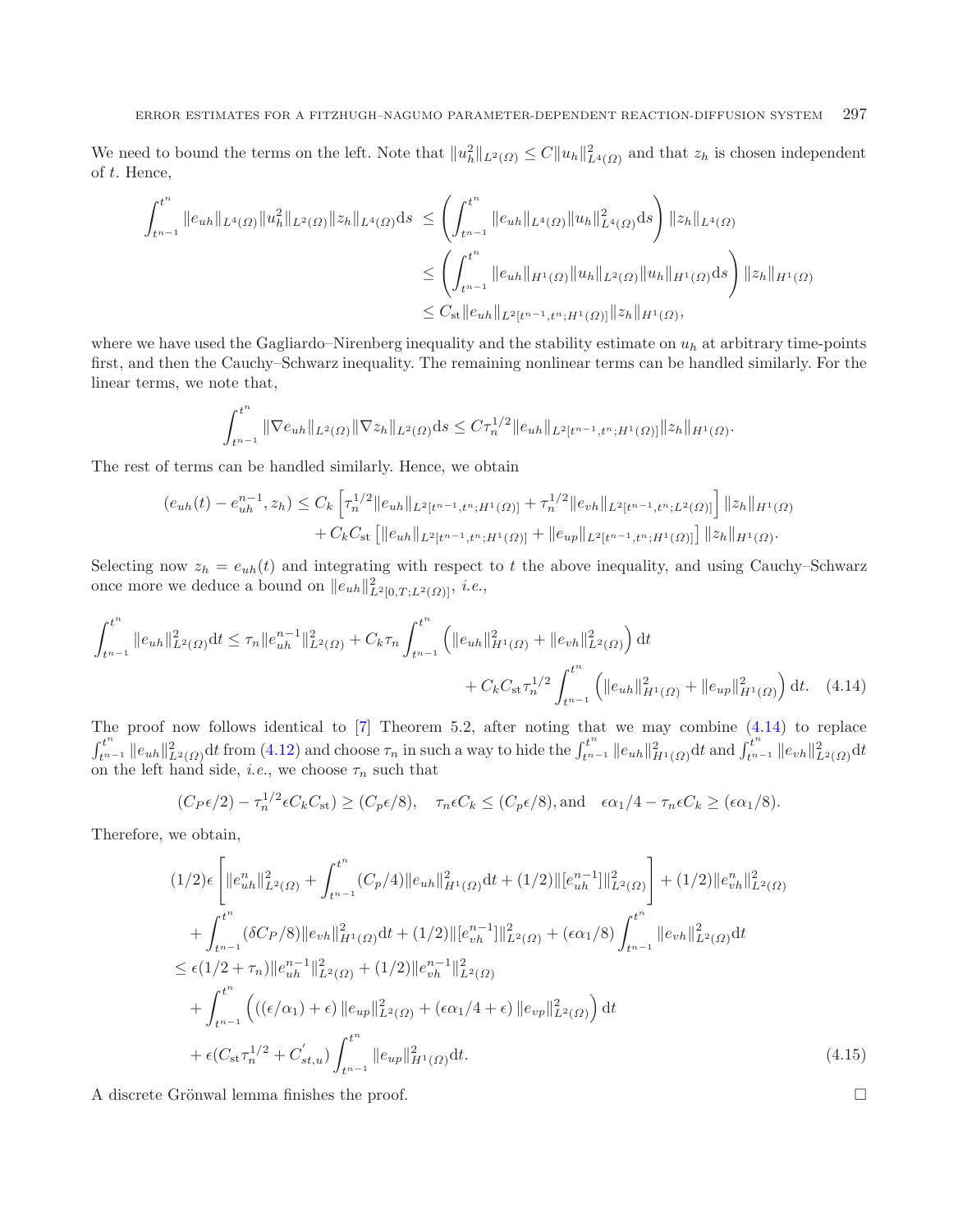| $h=\tau$ | $  e_u  _{L^2[0,T;\underline{H}^1(\Omega)]}$ | Rate         | $  e_v  _{L^2[0,T;H^1(\Omega)]}$ | Rate         |
|----------|----------------------------------------------|--------------|----------------------------------|--------------|
| 1/4      | 8.567888e-02                                 |              | 3.346261e-03                     |              |
| 1/8      | 4.286834e-02                                 | 5.912449e-01 | 2.844631e-03                     | 2.343084e-01 |
| 1/16     | 2.143254e-02                                 | 6.471675e-01 | 2.272942e-03                     | 3.236805e-01 |
| 1/32     | 1.072671e-02                                 | 7.264316e-01 | 1.521046e-03                     | 5.794969e-01 |
| 1/64     | 5.383031e-03                                 | 8.110452e-01 | 7.981191e-04                     | 9.303881e-01 |
| 1/128    | 2.720939e-03                                 | 8.753305e-01 | 4.013479e-04                     | 9.917505e-01 |
| Norm     | 3.219971e-01                                 |              | 4.161678e-03                     |              |

<span id="page-17-0"></span>TABLE 1. Rates of convergence for the 1d solution with  $l = 1, k = 0, \epsilon = 10^{-3}$ .

**Remark 4.4.** Note that the restriction on the time step depends mildly upon the  $\epsilon$ .

Combining the estimates of the previous theorem together with estimates on the parabolic projections of Section 4, we deduce rates of convergence. Below, we state the relevant rates for smooth solutions  $u, v$  as well as rate for the case  $U_h^n = U_h$  for  $n = 1, \ldots, N$ .

<span id="page-17-1"></span>**Theorem 4.5.** *Suppose that the assumptions of Proposition* [3.4](#page-6-3) *and Theorems* [4.1,](#page-11-2) [4.3](#page-13-4) *hold. Then for*  $u, v \in \mathbb{R}$  $C[0, T; H^{l+1}(\Omega)] \cap H^{k+1}[0, T; H_0^1(\Omega)]$  the following estimate holds:

$$
||e_{u}||_{L^{2}[0,T;H^{1}(\Omega)]} + \sqrt{\delta/\epsilon}||e_{v}||_{L^{2}[0,T;H^{1}(\Omega)]} \leq \tilde{C} \Big\{ ||u||_{C[0,T;H^{l+1}(\Omega)]} h^{l} + ||u^{(k+1)}||_{L^{2}[0,T;H^{1}(\Omega)]} \tau^{k+1} + ||u||_{C[0,T;H^{l+1}(\Omega)]} \min(h^{2}/\tau, h/\sqrt{\tau}) h^{l} + ||v||_{L^{2}[0,T;H^{l+1}(\Omega)]} h^{l} + ||v^{(k+1)}||_{L^{2}[0,T;H^{1}(\Omega)]} \tau^{k+1} + ||v||_{C[0,T;H^{l+1}(\Omega)]} \min(h^{2}/(\tau\delta), h/\sqrt{\tau\delta}) h^{l} \Big\}.
$$
 (4.16)

*If in addition the same subspaces are being used every time-step, i.e.,*  $U_h^n = U_h$  *for*  $n = 1, ..., N$ *, then* 

$$
||e_{u}||_{L^{2}[0,T;H^{1}(\Omega)]} + \sqrt{\delta/\epsilon}||e_{v}||_{L^{2}[0,T;H^{1}(\Omega)]} \leq \tilde{C}\Big\{||u||_{C[0,T;H^{l+1}(\Omega)]}h^{l} + ||u^{(k+1)}||_{L^{2}[0,T;H^{1}(\Omega)]}\tau^{k+1} + ||v||_{L^{2}[0,T;H^{l+1}(\Omega)]}h^{l} + ||v^{(k+1)}||_{L^{2}[0,T;H^{1}(\Omega)]}\tau^{k+1}\Big\}.
$$
 (4.17)

*Proof.* The proof follows by combining Theorems [4.3,](#page-13-4) [4.1](#page-11-2) and triangle inequality.  $\Box$ 

# <span id="page-17-2"></span>5. Numerical experiments

In this section we present some numerical experiments of the proposed methodology.

#### **5.1. Example 1: 1-D problem with smooth initial values**

First, we are concerned in measuring the  $L^2[0, T; H^1(\Omega)]$  norms for both u, v variables, in case that  $d = 1$ and piecewise linear polynomials in space  $(l = 1)$  and  $k = 0, 1, 2$  polynomials in time are being used. For the choice of parameters  $\delta = 4, \alpha_1 = 2$  (similar to [\[39](#page-23-9)]) we set  $\epsilon = 0.001$ . The external forces  $f_1, f_2$  are chosen in a way to guarantee that  $u(t,x) = \frac{t}{1+t^2} \sin(\frac{\pi x}{2})(1-x)$ ,  $v(t,x) = \frac{\epsilon t}{\epsilon+t^2} \cos(\frac{\pi x}{2})x$  are solutions of the FHN system in the interval  $[0, 1] \times [0, 1]$ .

It is clear that v attains its maximum value  $v_{\text{max}} = \sqrt{2\epsilon}/8$  at  $t = \sqrt{\epsilon}$  and then decays to zero for large t. It is clear that v attains its maximum value  $v_{\text{max}} = \sqrt{2\epsilon/\delta}$  at  $t = \sqrt{\epsilon}$  and then decays to zero for large t.<br>On the other hand, u rises slowly, reaching its maximum  $\sqrt{2}/8$  at  $t = 1$  and thus, the selected function significantly different in time for small  $\epsilon$ . Thus, one should expect poor performance of the relevant approximate solution when coarse grids in time are to be employed in combination with small  $\epsilon$  values. In Tables [1](#page-17-0)[–3](#page-18-0) we present the errors in the  $L^2[0, T; H^1(\Omega)]$  norm for  $\epsilon = 0.001$  and the relevant rates of convergence, as they result with grid refinement for  $k = 0, 1, 2$  respectively. In the ultimate line we denote the values of the  $L^2[0, T; H^1(\Omega)]$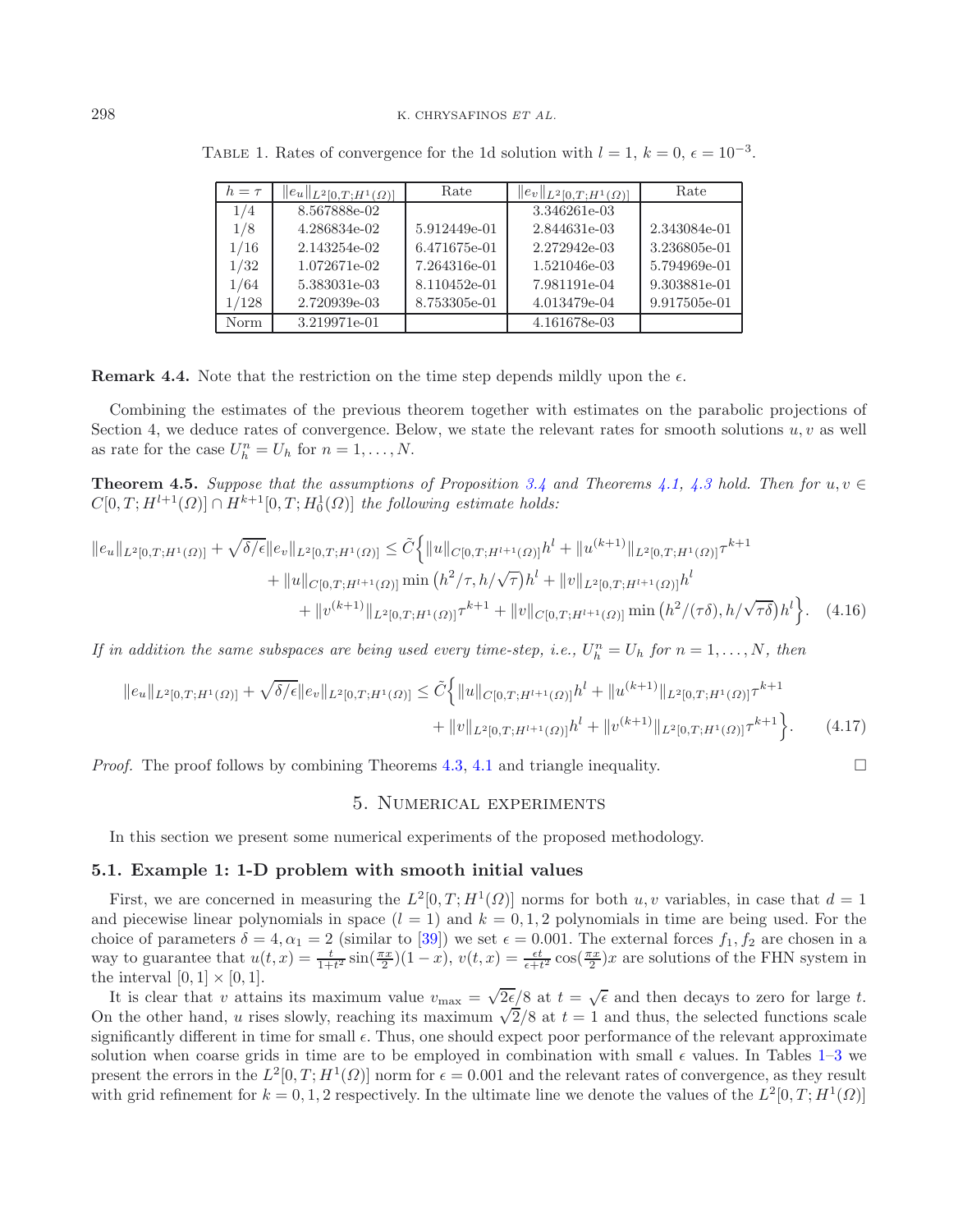| $h=\tau$ | $  e_u  _{L^2[0,T;H^1(\Omega)]}$ | Rate         | $  e_v  _{L^2[0,T;H^1(\Omega)]}$ | Rate         |
|----------|----------------------------------|--------------|----------------------------------|--------------|
| 1/4      | 7.637934e-02                     |              | 1.845876e-03                     |              |
| 1/8      | 3.809843e-02                     | 1.003451e 00 | 1.286796e-03                     | 5.205216e-01 |
| 1/16     | 1.904048e-02                     | 1.000662e 00 | 7.450850e-04                     | 7.883068e-01 |
| 1/32     | 9.523825e-03                     | 9.994572e-01 | 3.388446e-03                     | 1.136781e 00 |
| 1/64     | 4.771371e-03                     | 9.971372e-01 | 1.008715e-04                     | 1.748106e 00 |
| 1/128    | 2.404897e-03                     | 9.884286e-01 | 3.634394e-05                     | 1.472731e 00 |
| Norm     | 3.219971e-01                     |              | 4.161678e-03                     |              |

<span id="page-18-0"></span>TABLE 2. Rates of convergence for the 1d solution with  $l = 1, k = 1, \epsilon = 10^{-3}$ .

TABLE 3. Rates of convergence for the 1d solution with  $l = 1, k = 2, \epsilon = 10^{-3}$ .

| $h=\tau$ | $  e_u  _{L^2[0,T;H^1(\Omega)]}$ | Rate         | $  e_v  _{L^2[0,T;H^1(\Omega)]}$ | Rate         |
|----------|----------------------------------|--------------|----------------------------------|--------------|
| 1/4      | 7.629455e-02                     |              | 1.582274e-03                     |              |
| 1/8      | 3.808815e-02                     | 1.002238e 00 | 9.397418e-04                     | 7.516631e-01 |
| 1/16     | 1.903925e-02                     | 1.000365e 00 | 4.088469e-04                     | 1.200704e 00 |
| 1/32     | $9.523531e-03$                   | 9.994084e-01 | 1.489608e-04                     | 1.456628e 00 |
| 1/64     | 4.771323e-03                     | 9.971073e-01 | 6.901361e-05                     | 1.109980e 00 |
| 1/128    | 2.404888e-03                     | 9.884195e-01 | 3.371538e-05                     | 1.033474e 00 |
| Norm     | 3.219971e-01                     |              | 4.161678e-03                     |              |

<span id="page-18-1"></span>

FIGURE 1. Convergence in the compound norm for  $k = 0$  and  $k = 1$  with different time steps.

norms of the exact solution pair. It is clear that the rates are almost identical to one, which is in agreement with the estimation of Theorem [4.5,](#page-17-1) since  $l = 1$  for all cases. Note that the required error norms were computed using the Gauss–Legendre rule with  $n = 10$ .

To demonstrate the validity of the error estimation presented in Theorem [4.5,](#page-17-1) we have compared the error from methods of different order in time, employing the same grid in space and an accordingly coarser grid in time. More specifically, we have calculated the error in the compound norm  $||e_u||_{L^2[0,T;H^1(\Omega)]} + \sqrt{\delta/\epsilon}||e_v||_{L^2[0,T;H^1(\Omega)]}$ as it yields from the lower order in time  $(k = 0)$  method with time step size  $\tau_0 = 1/64$  and  $1/256$ ,  $h_0 = \tau_0$ and the same quantity produced by the higher order in time  $(k = 1)$  method with corresponding time step size  $\tau_1 = 2\sqrt{\tau_0}$  and  $h_1 = h_0 = \tau_0$ . The same comparison has been done for the method with  $k = 1$  using  $h_1 = \tau_1 = 1/64, 1/128$  and  $1/256$  and for the method with  $k = 2$  using  $\tau_2 = 2\lfloor \tau_1^{2/3} \rfloor$  and  $h_2 = h_1$ . The results are shown in Figures [1](#page-18-1) and [2,](#page-19-0) by which it is evident that the order of convergence in  $\tau$  estimated by [\(4.17\)](#page-17-2) is verified.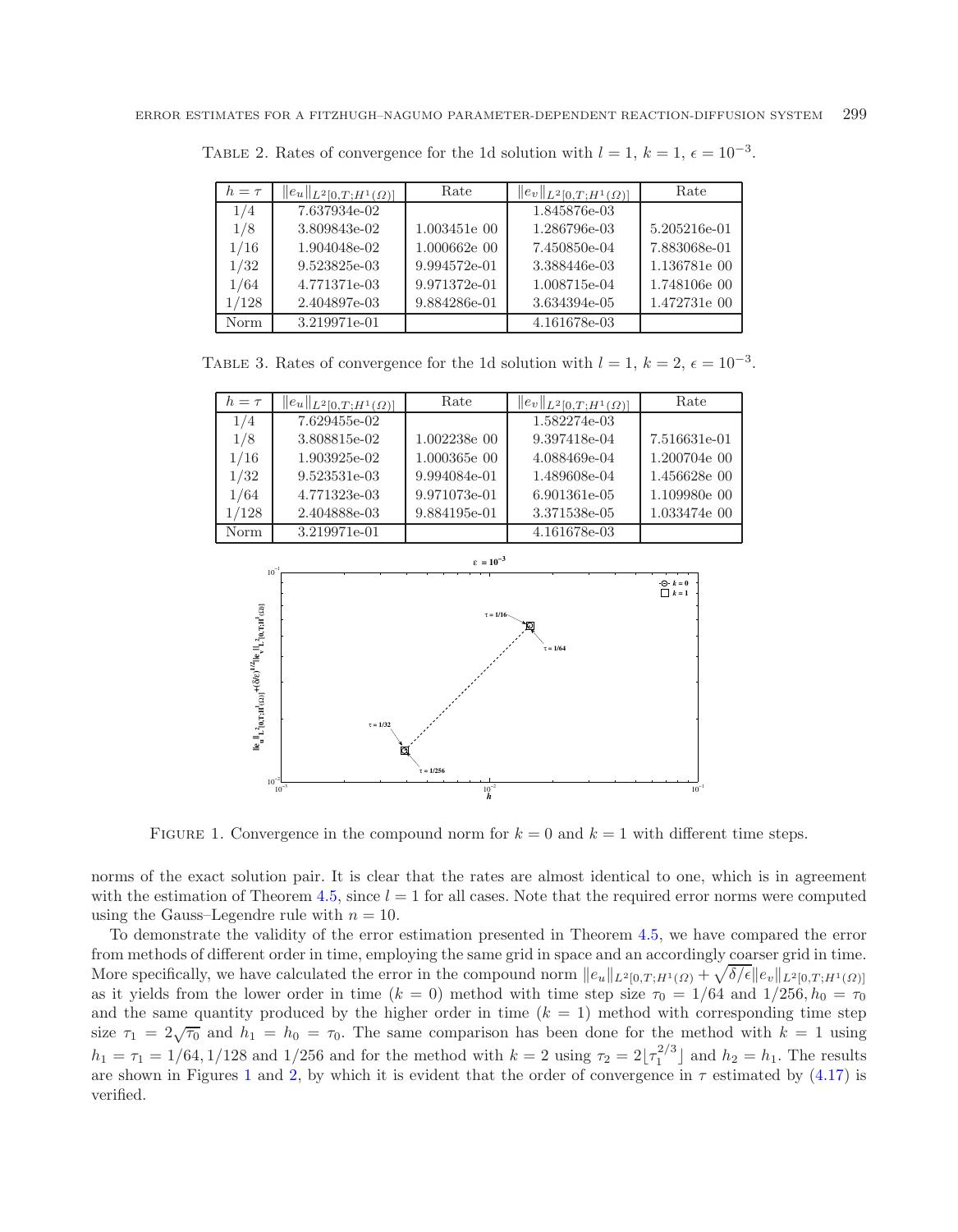<span id="page-19-0"></span>

FIGURE 2. Convergence in the compound norm for  $k = 1$  and  $k = 2$  with different time steps.

<span id="page-19-1"></span>

FIGURE 3. Plots of  $u_h(x, t)$  and  $v_h(x, t)$  for the second example.

# **5.2.** Example 2: 1-D problem with  $L^2(\Omega)$  initial values

In the second experiment, we evolve the system with initial data given by  $u_0 = 1$  and  $v_0 = \frac{1}{\epsilon \alpha_1}$  and  $f_1 = f_2 \equiv 0$ . Then, for the same set of parameters,  $\delta$ ,  $\alpha_1$  and for  $\epsilon = 0.01$  we compute by the discontinuous time-stepping scheme for  $k = 0, 1, 2, l = 1$ , in the interval  $[0, 1] \times [0, \frac{1}{2}]$ . It is obvious, in this case, that  $u_0, v_0 \in L^2(0, 1)$ . In Figure [3](#page-19-1) we show the graphs of  $u(x,t)$  and  $v(x,t)$  as computed using  $l = 1, k = 2, \tau = h = \frac{1}{512}$  which is considered the reference solution. Our aim is to verify that the higher order method  $(k = 1)$  yields comparable error in the appropriate norm as the lower order method  $(k = 0)$  by keeping the same grid in space and using a much coarser grid in time, *i.e.* taking  $\tau_1 = (\tau_0)^{\frac{1}{2}}$ , where  $\tau_1$  is the grid size for  $k = 1$  and  $\tau_0$  is the corresponding quantity for  $k = 0$ . To this end, we evolve the system for  $l = 1, k = 0, h_0 = \tau_0 = 1/16, 1/64, 1/256$  and for  $k = 1, h_1 = h_0, \tau_1 = \sqrt{\tau_0}$ , calculating the error norms with respect to the reference solution. In Figure [4](#page-20-0) we present the evolution of the error as a function of spatial grid size with the time step as a parameter for both low order  $(k = 0)$  and high order  $(k = 1)$  methods. We observe that there is a decay in the size of the error in the  $L^2[0, T; L^2(\Omega)]$  norm with mesh refinement as predicted by Theorem 3.8. Further, for the same h, the high order method manages to produce an error in the same order of magnitude with that of the low order method, employing a significantly coarser temporal grid  $(\tau_1 = \sqrt{\tau_0})$ .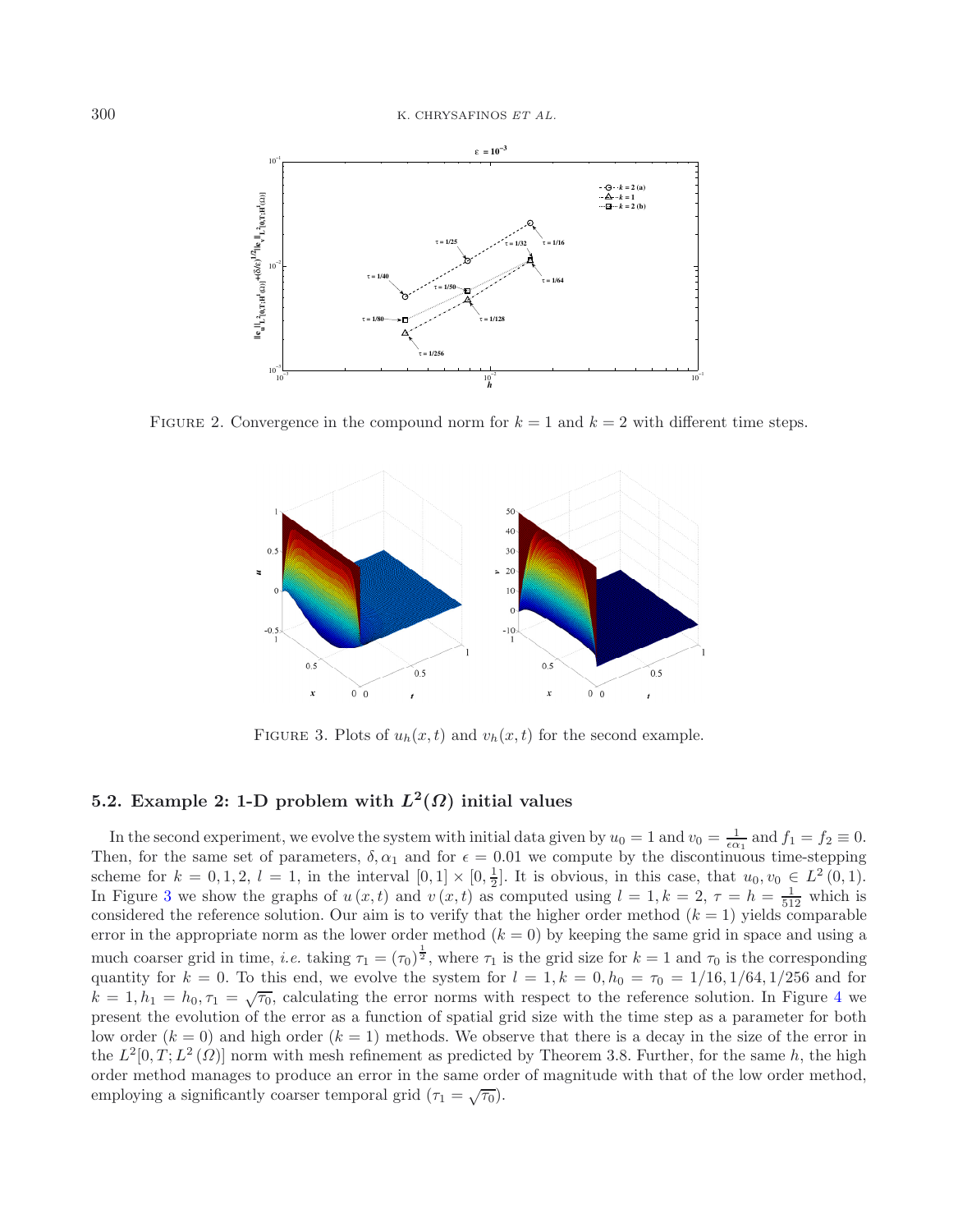<span id="page-20-0"></span>

<span id="page-20-2"></span><span id="page-20-1"></span>FIGURE 4. Convergence in the  $L^2[0,T; L^2(\Omega)]$  norm for  $k = 0$  and  $k = 1$  for the second example.



FIGURE 5. Plots of exact solution pair for the second example and  $t = 0, \epsilon, 10\epsilon$ .

TABLE 4. Rates of convergence for the second solution with  $l = 1, k = 0, \epsilon = 10^{-3}$ .

| $h=\tau$ | $  e_u  _{L^2[0,T;H^1(\Omega)]}$ | Rate         | $  e_v  _{L^2[0,T;H^1(\Omega)]}$ | Rate         |
|----------|----------------------------------|--------------|----------------------------------|--------------|
| 1/4      | 8.423625e-02                     |              | 4.670405e-02                     |              |
| 1/8      | 4.322326e-02                     | 9.626333e-01 | 2.668618e-02                     | 8.074546e-01 |
| 1/16     | 2.175905e-02                     | 9.901927e-01 | 1.398540e-02                     | 9.321719e-01 |
| 1/32     | 1.089823e-03                     | 9.975214e-01 | 7.116571e-03                     | 9.746669e-01 |
| Norm     | 2.221436e-01                     |              | 7.024673e-02                     |              |

### **5.3. Example 3: A 2-D problem**

In this example we consider the performance of the numerical method for a problem having the following solution:  $u(x, y, t) = e^{-\epsilon t} \sin\left(\frac{\pi x}{L}\right) \sin\left(\frac{\pi y}{H}\right)$ ,  $v(x, y, t) = e^{-t/(2\epsilon)} \sin\left(\frac{\pi x}{L}\right) \sin\left(\frac{\pi y}{H}\right)$ . The physical domain dimensions are  $L = H = 0.01$  and the time interval length  $T = 0.01$ . In Figure [5](#page-20-1) we show a plot of the solution for  $t = 0, \epsilon, 10\epsilon$  and for  $\epsilon = 10^{-4}$ . It is obvious that, while u remains practically constant, v decays rapidly. For the discretization in space we have used standard Galerkin formulation and linear triangular elements with 2 degrees of freedom per node, while for time discretization  $k = 0, 1$  has been employed. We chose  $\delta = 4, \alpha_1 = 2$  for the parameter values and compute for the cases  $\epsilon = 10^{-3}$  and  $\epsilon = 10^{-4}$  $\epsilon = 10^{-4}$  $\epsilon = 10^{-4}$ . In Tables 4 and [5](#page-21-0) we present the errors in the  $L^2[0, T; H^1(\Omega)]$  norm for  $\epsilon = 10^{-3}$  along with the respective rates of convergence for  $k = 0, 1$ . Similarly,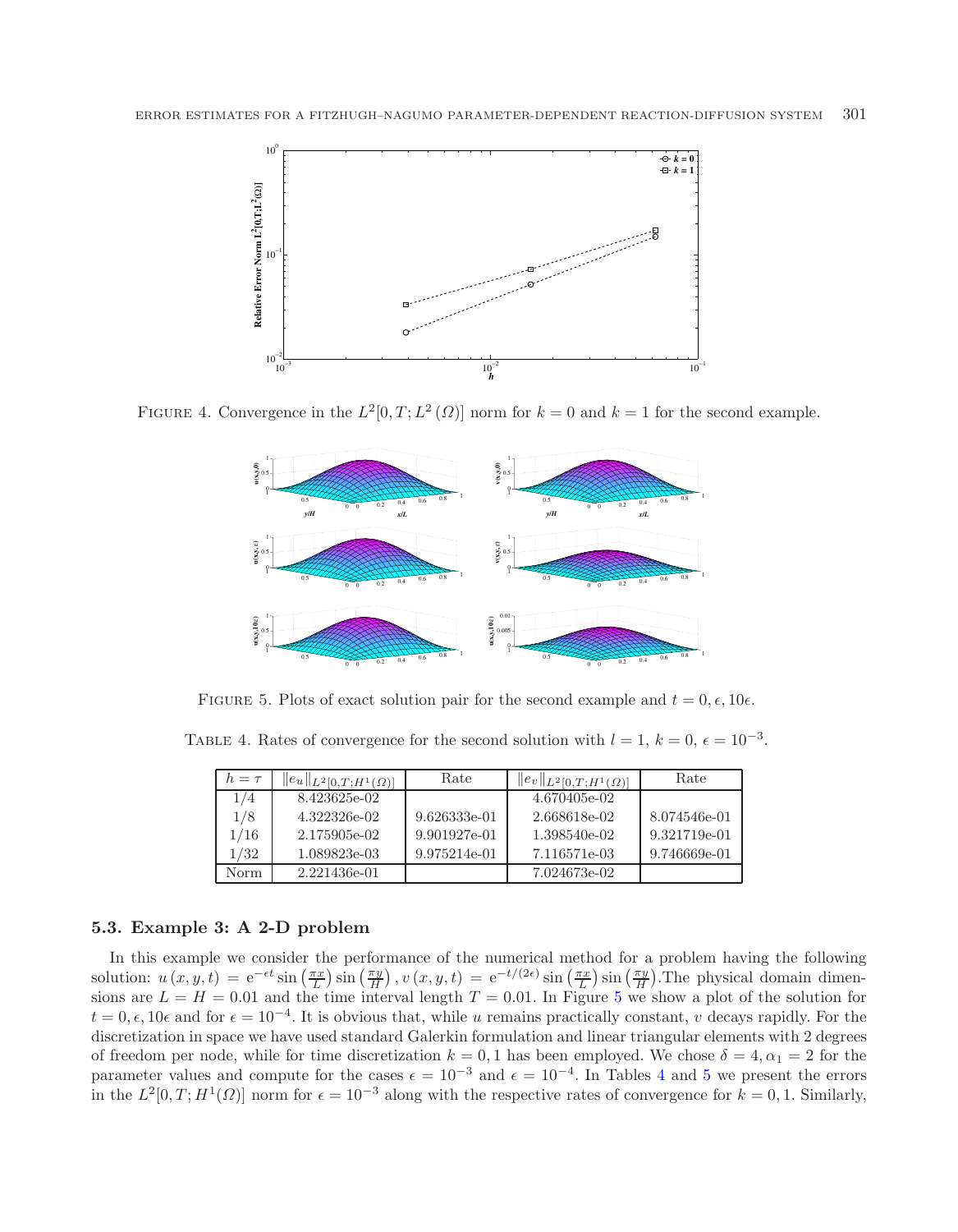| $h=\tau$ | $  e_u  _{L^2[0,T;H^1(\Omega)]}$ | Rate         | $  e_v  _{L^2[0,T;H^1(\Omega)]}$ | Rate         |
|----------|----------------------------------|--------------|----------------------------------|--------------|
| 1/4      | 8.421848e-02                     |              | 2.732333e-02                     |              |
| 1/8      | 4.322319e-02                     | 9.626331e-01 | 1.376980e-02                     | 9.886259e-01 |
| 1/16     | 2.175904e-02                     | 9.901909e-01 | 6.893596e-03                     | 9.981786e-01 |
| 1/32     | 1.089823e-03                     | 9.975214e-01 | 3.447845e-03                     | 9.995618e-01 |
| Norm     | 2.221436e-01                     |              | 7.024673e-02                     |              |

<span id="page-21-1"></span><span id="page-21-0"></span>TABLE 5. Rates of convergence for the second solution with  $l = 1, k = 1, \epsilon = 10^{-3}$ .

<span id="page-21-2"></span>TABLE 6. Rates of convergence for the second solution with  $l = 1, k = 0, \epsilon = 10^{-4}$ .

| $h=4\tau$ | $  e_u  _{L^2[0,T;H^1(\Omega)]}$ | Rate         | $  e_v  _{L^2[0,T;H^1(\Omega)]}$ | Rate         |
|-----------|----------------------------------|--------------|----------------------------------|--------------|
| 1/4       | 8.421064e-02                     |              | 2.067186e-02                     |              |
| 1/8       | 4.322338e-02                     | 9.621906e-01 | 1.524974e-02                     | 4.388833e-01 |
| 1/16      | 2.175914e-02                     | 9.901902e-01 | 9.045178e-03                     | 7.533639e-01 |
| 1/32      | 1.089828e-03                     | 9.975214e-01 | 4.841640e-03                     | 9.016530e-01 |
| Norm      | 2.221436e-01                     |              | 2.221447e-02                     |              |

TABLE 7. Rates of convergence for the second solution with  $l = 1, k = 1, \epsilon = 10^{-4}$ .

| $h=\tau$ | $  e_u  _{L^2[0,T;H^1(\Omega)]}$ | Rate         | $  e_v  _{L^2[0,T;H^1(\Omega)]}$ | Rate         |
|----------|----------------------------------|--------------|----------------------------------|--------------|
| 1/4      | 8.421886e-02                     |              | 1.857317e-02                     |              |
| 1/8      | 4.322338e-02                     | 9.623314e-01 | 1.596766e-02                     | 2.180675e-01 |
| 1/16     | 2.175913e-02                     | 9.901909e-01 | 8.245388e-03                     | 9.534935e-01 |
| 1/32     | 1.089827e-03                     | 9.975214e-01 | 2.973031e-03                     | 1.471653e 00 |
| Norm     | 2.221436e-01                     |              | 2.221447e-02                     |              |

<span id="page-21-3"></span>

FIGURE 6. Convergence in the compound norm for  $k = 0$  and  $k = 1$  for the second example.

in Tables [6](#page-21-1) and [7,](#page-21-2) we present the same quantities for  $\epsilon = 10^{-4}$ . In all cases we use  $\tau \approx h$  and we observe the predicted rates for u, and v, while for  $\epsilon = 10^{-4}$  the exact predicted rate for v follows upon further refinement. If we have chosen exact solution pair with time derivatives varying moderately in size with respect to  $\epsilon$ , then theoretical predictions would have been easily verified. However, even if the chosen example is better suited for adaptive machineries, the proposed method manages to cope with the relatively coarse grids employed. Finally, to demonstrate the ability of the higher order methods to perform equally well employing coarser grids in time, we present in Figure [6](#page-21-3) the comparative results for the error in the compound norm for  $\epsilon = 10^{-3}$  and  $k = 0, 1$ . We employed 2 grids for  $k = 0$ , *i.e.* one with  $h = \tau = 1/16$  and one with  $h = \tau = 1/32$  and 2 grids for  $k = 1$  with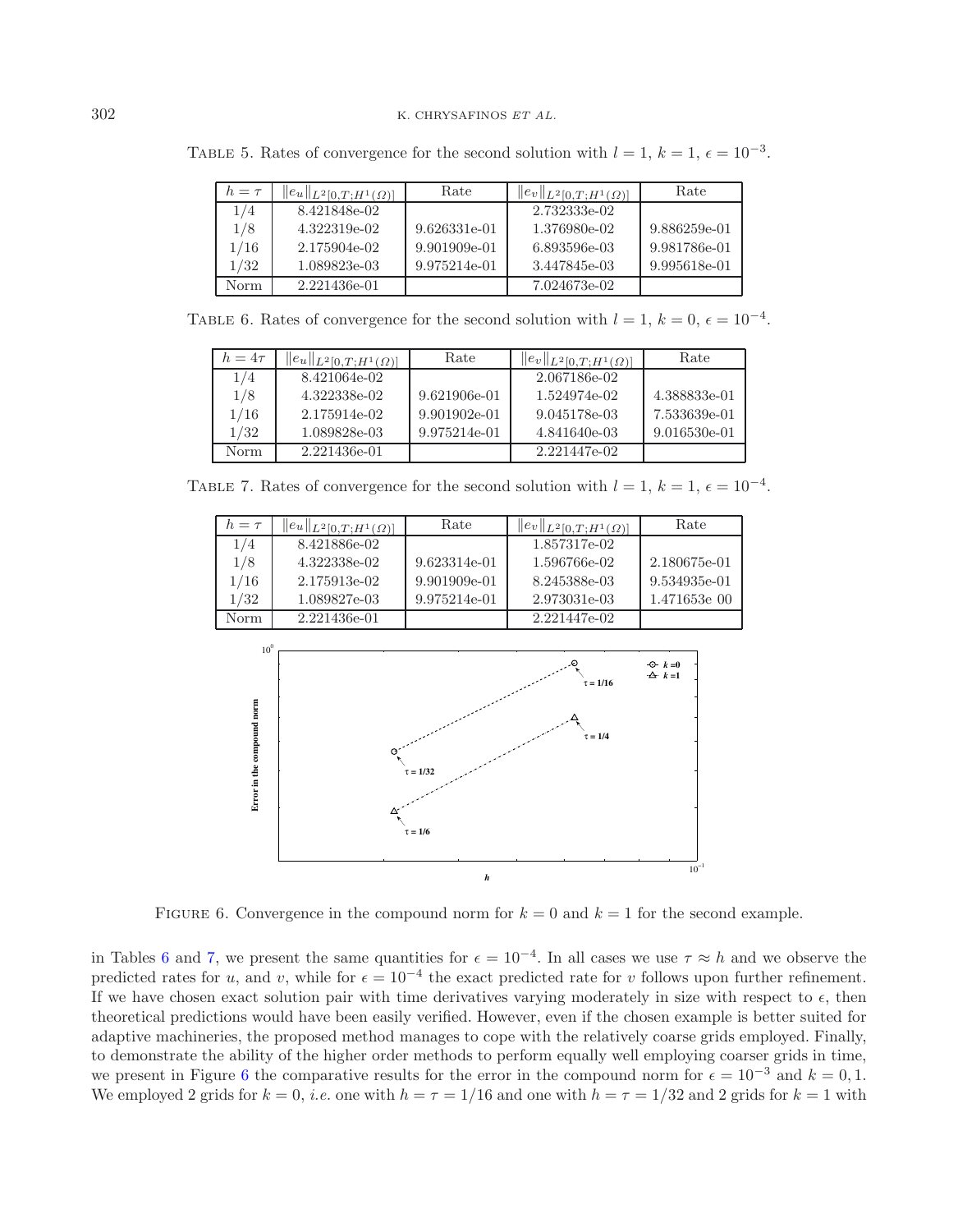the same h size, but using time steps  $\tau_1 = \sqrt{\tau}$ . It is obvious that the higher order method produces solutions with smaller error. However, the relatively big difference is due to the relatively coarse grid in time, *i.e.* we should expect that the error size would be approximately the same for  $k = 0$  and  $k = 1$  at finer grids.

## **REFERENCES**

- <span id="page-22-12"></span>[1] G. Akrivis and M. Crouzeix, Linearly implicit methods for nonlinear parabolic equations. Math. Comput. **73** (2004) 613–635.
- <span id="page-22-13"></span>[2] G. Akrivis and C. Makridakis, Galerkin time-stepping methods for nonlinear parabolic equations. ESAIM: M2AN **38** (2004) 261–289.
- <span id="page-22-11"></span>[3] G. Akrivis, M. Crouzeix and C. Makridakis, Implicit-explicit multistep finite element methods for nonlinear parabolic problems. Math. Comput. **67** (1998) 457–477.
- <span id="page-22-8"></span>[4] C. Chiu and N.J. Walkington, An ADI method for hysteric reaction-diffusion systems. SIAM J. Numer. Anal. **34** (1997) 1185–1206.
- <span id="page-22-26"></span>[5] K. Chrysafinos and N.J. Walkington, Error estimates for the discontinuous Galerkin methods for parabolic equations. SIAM J. Numer. Anal. **44** (2006) 349–366.
- <span id="page-22-27"></span>[6] K. Chrysafinos and N.J. Walkington, Lagrangian and moving mesh methods for the convection diffusion equation. ESAIM: M2AN **42** (2008) 27–56.
- <span id="page-22-3"></span>[7] K. Chrysafinos and N.J. Walkington, Discontinous Galerkin approximations of the Stokes and Navier–Stokes problem. Math. Comput. **79** (2010) 2135–2167.
- P.G. Ciarlet, The finite element method for elliptic problems. SIAM Classics Appl. Math. (2002).
- <span id="page-22-24"></span>[9] M. Delfour, W. Hager and F. Trochu, Discontinuous Galerkin methods for ordinary differential equations. Math. Comput. **36** (1981) 455–473.
- <span id="page-22-14"></span><span id="page-22-9"></span>[10] S, Descombes and M. Ribot, Convergence of the Peaceman–Rachford approximation for reaction-diffusion systems. Numer. Math. **95** (2003) 503–525.
- <span id="page-22-15"></span>[11] K. Eriksson and C. Johnson, Adaptive finite element methods for parabolic problems. I. A linear model problem. SIAM J. Numer. Anal. **28** (1991) 43–77.
- [12] K. Eriksson and C. Johnson, Adaptive finite element methods for parabolic problems. II. Optimal error estimates in  $L_{\infty}(L^2)$ and  $L_{\infty}(L_{\infty})$ . SIAM J. Numer. Anal. **32** (1995) 706–740.
- [13] K. Ericksson and C. Johnson, Adaptive finite element methods for parabolic problems IV: Nonlinear problems. SIAM J. Numer. Anal. **32** (1995) 1729–1749.
- [14] K. Eriksson, C. Johnson and V. Thomée, Time discretization of parabolic problems by the discontinuous Galerkin method. ESAIM: M2AN **29** (1985) 611–643.
- <span id="page-22-16"></span>[15] D. Estep and S. Larsson, The discontinuous Galerkin method for semilinear parabolic equations. ESAIM: M2AN **27** (1993) 35–54.
- <span id="page-22-19"></span>[16] D. Estep, M. Larson and R. Williams, Estimating the error of numerical solutions of systems of reaction-diffusion equations. Mem. Amer. Math. Soc. **146** (2000) viii+109.
- <span id="page-22-22"></span>[17] L. Evans, Partial Differential Equations. AMS, Providence, RI (1998).
- <span id="page-22-2"></span>[18] P. Fife, Mathematical aspects of reacting and diffusing systems. Lect. Notes Biomath. **28** (1978).
- <span id="page-22-0"></span>[19] R. FitzHugh, Impulses and physiological states in theoretical models of nerve membrane. Biophys. J. **1** (1961) 445–466.
- <span id="page-22-20"></span>[20] P. Franzone, P. Deflhard, B. Erdmann, J. Lang and L. Pavarino, Adaptivity in space and time for reaction-diffusion systems in electrocardiology. SIAM J. Sci. Comput. **28** (2006) 942–962.
- <span id="page-22-5"></span>[21] M.R. Garvie and J.M. Blowey, A reaction-diffusion system of λ − ω type. Part II: Numerical analysis. Eur. J. Appl. Math. **16** (2005) 621–646.
- <span id="page-22-6"></span>[22] M.R. Garvie and C. Trenchea, Finite element approximation of spatially extended predator interactions with the Holling type II functional response. Numer. Math. **107** (2008) 641–667.
- <span id="page-22-25"></span>[23] V. Girault and P.-A. Raviart, Finite Element Methods for Navier-Stokes. Springer-Verlag, New York (1986).
- <span id="page-22-7"></span>[24] M.D. Gunzburger, L.S. Hou and W. Zhu, Fully discrete finite element approximation of the forced Fisher equation. J. Math. Anal. Appl. **313** (2006) 419–440.
- <span id="page-22-10"></span>[25] E. Hansen and A. Ostermann, Dimension splitting for evolution equations. Numer. Math. **108** (2008) 557–570.
- <span id="page-22-1"></span>[26] S.P. Hastings, Some mathematical models from neurobiology. Amer. Math. Monthly **82** (1975) 881–895.
- <span id="page-22-21"></span>[27] W. Hundsdorfer and J. Verwer, Numerical solution for time-dependent advection-diffusion-reaction equations. Springer-Verlag, Berlin (2003).
- <span id="page-22-23"></span>[28] D. Jackson, Existence and regularity for the FitzHugh–Nagumo equations with inhomogeneous boundary conditions. Nonlinear Anal. Theory Methods Appl. **14** (1990) 201–216.
- <span id="page-22-4"></span>[29] D. Jackson, Error estimates for the semidiscrete Galerkin approximations of the FitzHugh–Nagumo equations. Appl. Math. Comput. **50** (1992) 93–114.
- <span id="page-22-17"></span>[30] P. Jamet, Galerkin-type approximations which are discontinuous in time for parabolic equations in a variable domain. SIAM J. Numer. Anal. **15** (1978) 912–928.
- [31] C. Johnson, Numerical Solution of Partial Differential Equations by the Finite Element Method. Cambridge (1987).
- <span id="page-22-18"></span>[32] P. Lasaint and P.-A. Raviart, On a finite element method for solving the neutron transport equation, in *Mathematical aspects* of finite elements in partial differential equations, edited by C. de Boor. Academic Press, New York (1974) 89–123.